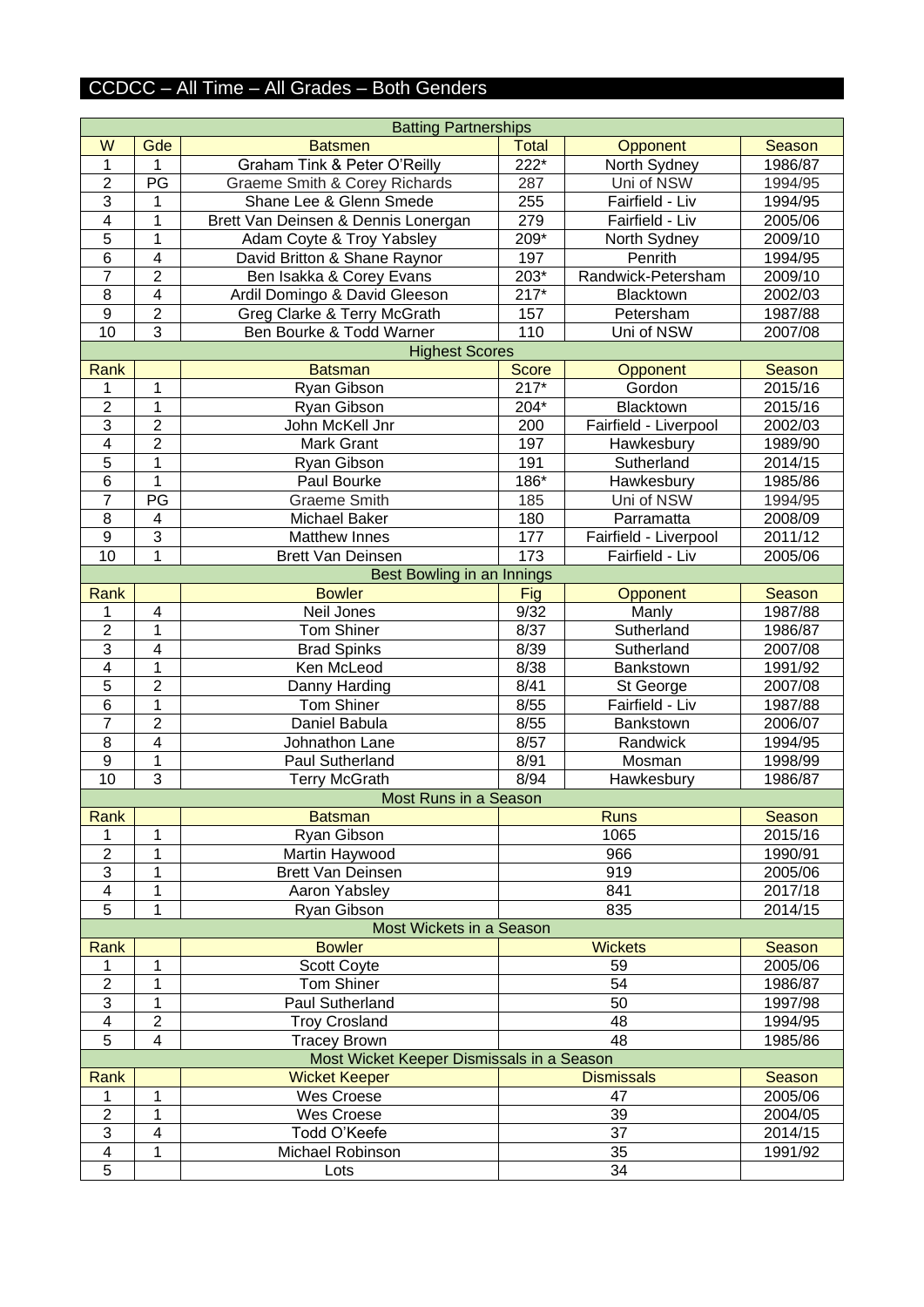# First Grade – Belvidere Cup (Men's)

| <b>Batsmen</b><br>Opponent<br>Season<br>222*<br>Graham Tink & Peter O'Reilly<br>1986/87<br>1<br>North Sydney<br>$\overline{2}$<br>Brett Van Deinsen & John McKell Jnr<br>236<br>Mosman<br>1996/97<br>$\overline{3}$<br>Shane Lee & Glenn Smede<br>255<br>Fairfield - Liverpool<br>1994/95<br>4<br>279<br>2005/06<br>Brett Van Deinsen & Dennis Lonergan<br>Fairfield - Liverpool<br>5<br>209*<br>Adam Coyte & Troy Yabsley<br>2009/10<br>North Sydney<br>6<br>Corey Richards & Brett Van Deinsen<br>167<br>Mosman<br>1994/95<br>$\overline{7}$<br>Reece Ogle & Brendan Jones<br>127<br>2012/13<br>Mosman<br>8<br>Dennis Lonergan & Nick Connolly<br>191<br>2002/03<br>Bankstown<br>$\boldsymbol{9}$<br>155<br>2002/03<br>Benham Dodd & Cameron Nupier<br><b>Northern District</b><br>10<br>85<br>2012/13<br>Owen Babula & Dirk Nannes<br>Uni of NSW<br><b>Highest Scores</b><br>Score<br><b>Rank</b><br><b>Batsman</b><br><b>Season</b><br>Opponent<br>$217*$<br>2015/16<br>Ryan Gibson<br>Gordon<br>1<br>$\overline{2}$<br>204*<br>2015/16<br>Ryan Gibson<br>Blacktown<br>$\overline{3}$<br>191<br>Sutherland<br>2014/15<br>Ryan Gibson<br>$186*$<br>4<br>Paul Bourke<br>1985/86<br>Hawkesbury<br>5<br>173<br>Fairfield - Liv<br>2005/06<br>Brett Van Deinsen<br>6<br>171<br>2013/14<br>Ardil Domingo<br>Gordon<br>$\overline{7}$<br>Shane Lee<br>166<br>Hawkesbury<br>1993/94<br>8<br>166<br>Shane Lee<br>Fairfield - Liv<br>1994/95<br>$\boldsymbol{9}$<br>$164*$<br>Michael Bevan<br>Mosman<br>1990/91<br>$153*$<br>10<br><b>Western Subs</b><br>2014/15<br>Damien Mortimer<br>Best Bowling in an Innings<br><b>Bowler</b><br>Rank<br>Fig<br>Season<br>Opponent<br><b>Tom Shiner</b><br>8/37<br>Sutherland<br>1986/87<br>1<br>$\overline{2}$<br>Ken McLeod<br>8/38<br>1991/92<br>Bankstown<br>$\overline{3}$<br><b>Tom Shiner</b><br>8/55<br>Fairfield - Liv<br>1987/88<br>4<br>Paul Sutherland<br>8/91<br>Mosman<br>1998/99<br>5<br>7/31<br>Jarrad Burke<br>Gordon<br>2004/05<br>6<br>7/51<br>Shane lee<br>Manly<br>1992/93<br>$\overline{7}$<br><b>Paul Sutherland</b><br>7/56<br>Sydney Uni<br>1995/96<br>8<br>7/59<br><b>Tom Shiner</b><br>Petersham<br>1987/88<br><b>Tom Shiner</b><br>$\boldsymbol{9}$<br>7/59<br>Petersham<br>1987/88<br>10<br>7/60<br>Luke Webb<br>2020/21<br>Mosman<br>Most Runs in a Season<br>Rank<br><b>Batsman</b><br><b>Runs</b><br>Season<br>2015/16<br>1<br>Ryan Gibson<br>1065<br>$\overline{2}$<br>966<br>Martin Haywood<br>1990/91<br>3<br>919<br>2005/06<br><b>Brett Van Deinsen</b><br>4<br>Aaron Yabsley<br>841<br>2017/18<br>5<br>835<br>2014/15<br>Ryan Gibson<br>Most Wickets in a Season<br><b>Bowler</b><br><b>Wickets</b><br>Season<br><b>Rank</b><br>59<br>2005/06<br>Scott Coyte<br>$\overline{2}$<br>54<br><b>Tom Shiner</b><br>1986/87<br>3<br>50<br>Paul Sutherland<br>1997/98<br>Mark England<br>41<br>4<br>1986/87<br>5<br>Matthew McMahon<br>40<br>1998/99<br>Most Wicket Keeper Dismissals in a Season<br>Wicket Keeper<br><b>Dismissals</b><br>Season<br>Rank<br>2005/06<br>Wes Croese<br>47<br>1<br>$\overline{2}$<br>Wes Croese<br>39<br>2004/05<br>3<br>35<br>Michael Robinson<br>1991/92<br>34<br>4<br><b>Richard Noble</b><br>1990/91<br>5<br>34<br>Michael Robinson<br>1993/94 | <b>Batting Partnerships</b> |  |       |  |  |
|------------------------------------------------------------------------------------------------------------------------------------------------------------------------------------------------------------------------------------------------------------------------------------------------------------------------------------------------------------------------------------------------------------------------------------------------------------------------------------------------------------------------------------------------------------------------------------------------------------------------------------------------------------------------------------------------------------------------------------------------------------------------------------------------------------------------------------------------------------------------------------------------------------------------------------------------------------------------------------------------------------------------------------------------------------------------------------------------------------------------------------------------------------------------------------------------------------------------------------------------------------------------------------------------------------------------------------------------------------------------------------------------------------------------------------------------------------------------------------------------------------------------------------------------------------------------------------------------------------------------------------------------------------------------------------------------------------------------------------------------------------------------------------------------------------------------------------------------------------------------------------------------------------------------------------------------------------------------------------------------------------------------------------------------------------------------------------------------------------------------------------------------------------------------------------------------------------------------------------------------------------------------------------------------------------------------------------------------------------------------------------------------------------------------------------------------------------------------------------------------------------------------------------------------------------------------------------------------------------------------------------------------------------------------------------------------------------------------------------------------------------------------------------------------------------------------------------------------------------------------------------------------------------------------------------------------------------------------------------------------------------------------------------------------------------------------------------------------------------------------------------------------------------------------------------------------------------------------------------------------|-----------------------------|--|-------|--|--|
|                                                                                                                                                                                                                                                                                                                                                                                                                                                                                                                                                                                                                                                                                                                                                                                                                                                                                                                                                                                                                                                                                                                                                                                                                                                                                                                                                                                                                                                                                                                                                                                                                                                                                                                                                                                                                                                                                                                                                                                                                                                                                                                                                                                                                                                                                                                                                                                                                                                                                                                                                                                                                                                                                                                                                                                                                                                                                                                                                                                                                                                                                                                                                                                                                                                | $\overline{\mathsf{W}}$     |  | Total |  |  |
|                                                                                                                                                                                                                                                                                                                                                                                                                                                                                                                                                                                                                                                                                                                                                                                                                                                                                                                                                                                                                                                                                                                                                                                                                                                                                                                                                                                                                                                                                                                                                                                                                                                                                                                                                                                                                                                                                                                                                                                                                                                                                                                                                                                                                                                                                                                                                                                                                                                                                                                                                                                                                                                                                                                                                                                                                                                                                                                                                                                                                                                                                                                                                                                                                                                |                             |  |       |  |  |
|                                                                                                                                                                                                                                                                                                                                                                                                                                                                                                                                                                                                                                                                                                                                                                                                                                                                                                                                                                                                                                                                                                                                                                                                                                                                                                                                                                                                                                                                                                                                                                                                                                                                                                                                                                                                                                                                                                                                                                                                                                                                                                                                                                                                                                                                                                                                                                                                                                                                                                                                                                                                                                                                                                                                                                                                                                                                                                                                                                                                                                                                                                                                                                                                                                                |                             |  |       |  |  |
|                                                                                                                                                                                                                                                                                                                                                                                                                                                                                                                                                                                                                                                                                                                                                                                                                                                                                                                                                                                                                                                                                                                                                                                                                                                                                                                                                                                                                                                                                                                                                                                                                                                                                                                                                                                                                                                                                                                                                                                                                                                                                                                                                                                                                                                                                                                                                                                                                                                                                                                                                                                                                                                                                                                                                                                                                                                                                                                                                                                                                                                                                                                                                                                                                                                |                             |  |       |  |  |
|                                                                                                                                                                                                                                                                                                                                                                                                                                                                                                                                                                                                                                                                                                                                                                                                                                                                                                                                                                                                                                                                                                                                                                                                                                                                                                                                                                                                                                                                                                                                                                                                                                                                                                                                                                                                                                                                                                                                                                                                                                                                                                                                                                                                                                                                                                                                                                                                                                                                                                                                                                                                                                                                                                                                                                                                                                                                                                                                                                                                                                                                                                                                                                                                                                                |                             |  |       |  |  |
|                                                                                                                                                                                                                                                                                                                                                                                                                                                                                                                                                                                                                                                                                                                                                                                                                                                                                                                                                                                                                                                                                                                                                                                                                                                                                                                                                                                                                                                                                                                                                                                                                                                                                                                                                                                                                                                                                                                                                                                                                                                                                                                                                                                                                                                                                                                                                                                                                                                                                                                                                                                                                                                                                                                                                                                                                                                                                                                                                                                                                                                                                                                                                                                                                                                |                             |  |       |  |  |
|                                                                                                                                                                                                                                                                                                                                                                                                                                                                                                                                                                                                                                                                                                                                                                                                                                                                                                                                                                                                                                                                                                                                                                                                                                                                                                                                                                                                                                                                                                                                                                                                                                                                                                                                                                                                                                                                                                                                                                                                                                                                                                                                                                                                                                                                                                                                                                                                                                                                                                                                                                                                                                                                                                                                                                                                                                                                                                                                                                                                                                                                                                                                                                                                                                                |                             |  |       |  |  |
|                                                                                                                                                                                                                                                                                                                                                                                                                                                                                                                                                                                                                                                                                                                                                                                                                                                                                                                                                                                                                                                                                                                                                                                                                                                                                                                                                                                                                                                                                                                                                                                                                                                                                                                                                                                                                                                                                                                                                                                                                                                                                                                                                                                                                                                                                                                                                                                                                                                                                                                                                                                                                                                                                                                                                                                                                                                                                                                                                                                                                                                                                                                                                                                                                                                |                             |  |       |  |  |
|                                                                                                                                                                                                                                                                                                                                                                                                                                                                                                                                                                                                                                                                                                                                                                                                                                                                                                                                                                                                                                                                                                                                                                                                                                                                                                                                                                                                                                                                                                                                                                                                                                                                                                                                                                                                                                                                                                                                                                                                                                                                                                                                                                                                                                                                                                                                                                                                                                                                                                                                                                                                                                                                                                                                                                                                                                                                                                                                                                                                                                                                                                                                                                                                                                                |                             |  |       |  |  |
|                                                                                                                                                                                                                                                                                                                                                                                                                                                                                                                                                                                                                                                                                                                                                                                                                                                                                                                                                                                                                                                                                                                                                                                                                                                                                                                                                                                                                                                                                                                                                                                                                                                                                                                                                                                                                                                                                                                                                                                                                                                                                                                                                                                                                                                                                                                                                                                                                                                                                                                                                                                                                                                                                                                                                                                                                                                                                                                                                                                                                                                                                                                                                                                                                                                |                             |  |       |  |  |
|                                                                                                                                                                                                                                                                                                                                                                                                                                                                                                                                                                                                                                                                                                                                                                                                                                                                                                                                                                                                                                                                                                                                                                                                                                                                                                                                                                                                                                                                                                                                                                                                                                                                                                                                                                                                                                                                                                                                                                                                                                                                                                                                                                                                                                                                                                                                                                                                                                                                                                                                                                                                                                                                                                                                                                                                                                                                                                                                                                                                                                                                                                                                                                                                                                                |                             |  |       |  |  |
|                                                                                                                                                                                                                                                                                                                                                                                                                                                                                                                                                                                                                                                                                                                                                                                                                                                                                                                                                                                                                                                                                                                                                                                                                                                                                                                                                                                                                                                                                                                                                                                                                                                                                                                                                                                                                                                                                                                                                                                                                                                                                                                                                                                                                                                                                                                                                                                                                                                                                                                                                                                                                                                                                                                                                                                                                                                                                                                                                                                                                                                                                                                                                                                                                                                |                             |  |       |  |  |
|                                                                                                                                                                                                                                                                                                                                                                                                                                                                                                                                                                                                                                                                                                                                                                                                                                                                                                                                                                                                                                                                                                                                                                                                                                                                                                                                                                                                                                                                                                                                                                                                                                                                                                                                                                                                                                                                                                                                                                                                                                                                                                                                                                                                                                                                                                                                                                                                                                                                                                                                                                                                                                                                                                                                                                                                                                                                                                                                                                                                                                                                                                                                                                                                                                                |                             |  |       |  |  |
|                                                                                                                                                                                                                                                                                                                                                                                                                                                                                                                                                                                                                                                                                                                                                                                                                                                                                                                                                                                                                                                                                                                                                                                                                                                                                                                                                                                                                                                                                                                                                                                                                                                                                                                                                                                                                                                                                                                                                                                                                                                                                                                                                                                                                                                                                                                                                                                                                                                                                                                                                                                                                                                                                                                                                                                                                                                                                                                                                                                                                                                                                                                                                                                                                                                |                             |  |       |  |  |
|                                                                                                                                                                                                                                                                                                                                                                                                                                                                                                                                                                                                                                                                                                                                                                                                                                                                                                                                                                                                                                                                                                                                                                                                                                                                                                                                                                                                                                                                                                                                                                                                                                                                                                                                                                                                                                                                                                                                                                                                                                                                                                                                                                                                                                                                                                                                                                                                                                                                                                                                                                                                                                                                                                                                                                                                                                                                                                                                                                                                                                                                                                                                                                                                                                                |                             |  |       |  |  |
|                                                                                                                                                                                                                                                                                                                                                                                                                                                                                                                                                                                                                                                                                                                                                                                                                                                                                                                                                                                                                                                                                                                                                                                                                                                                                                                                                                                                                                                                                                                                                                                                                                                                                                                                                                                                                                                                                                                                                                                                                                                                                                                                                                                                                                                                                                                                                                                                                                                                                                                                                                                                                                                                                                                                                                                                                                                                                                                                                                                                                                                                                                                                                                                                                                                |                             |  |       |  |  |
|                                                                                                                                                                                                                                                                                                                                                                                                                                                                                                                                                                                                                                                                                                                                                                                                                                                                                                                                                                                                                                                                                                                                                                                                                                                                                                                                                                                                                                                                                                                                                                                                                                                                                                                                                                                                                                                                                                                                                                                                                                                                                                                                                                                                                                                                                                                                                                                                                                                                                                                                                                                                                                                                                                                                                                                                                                                                                                                                                                                                                                                                                                                                                                                                                                                |                             |  |       |  |  |
|                                                                                                                                                                                                                                                                                                                                                                                                                                                                                                                                                                                                                                                                                                                                                                                                                                                                                                                                                                                                                                                                                                                                                                                                                                                                                                                                                                                                                                                                                                                                                                                                                                                                                                                                                                                                                                                                                                                                                                                                                                                                                                                                                                                                                                                                                                                                                                                                                                                                                                                                                                                                                                                                                                                                                                                                                                                                                                                                                                                                                                                                                                                                                                                                                                                |                             |  |       |  |  |
|                                                                                                                                                                                                                                                                                                                                                                                                                                                                                                                                                                                                                                                                                                                                                                                                                                                                                                                                                                                                                                                                                                                                                                                                                                                                                                                                                                                                                                                                                                                                                                                                                                                                                                                                                                                                                                                                                                                                                                                                                                                                                                                                                                                                                                                                                                                                                                                                                                                                                                                                                                                                                                                                                                                                                                                                                                                                                                                                                                                                                                                                                                                                                                                                                                                |                             |  |       |  |  |
|                                                                                                                                                                                                                                                                                                                                                                                                                                                                                                                                                                                                                                                                                                                                                                                                                                                                                                                                                                                                                                                                                                                                                                                                                                                                                                                                                                                                                                                                                                                                                                                                                                                                                                                                                                                                                                                                                                                                                                                                                                                                                                                                                                                                                                                                                                                                                                                                                                                                                                                                                                                                                                                                                                                                                                                                                                                                                                                                                                                                                                                                                                                                                                                                                                                |                             |  |       |  |  |
|                                                                                                                                                                                                                                                                                                                                                                                                                                                                                                                                                                                                                                                                                                                                                                                                                                                                                                                                                                                                                                                                                                                                                                                                                                                                                                                                                                                                                                                                                                                                                                                                                                                                                                                                                                                                                                                                                                                                                                                                                                                                                                                                                                                                                                                                                                                                                                                                                                                                                                                                                                                                                                                                                                                                                                                                                                                                                                                                                                                                                                                                                                                                                                                                                                                |                             |  |       |  |  |
|                                                                                                                                                                                                                                                                                                                                                                                                                                                                                                                                                                                                                                                                                                                                                                                                                                                                                                                                                                                                                                                                                                                                                                                                                                                                                                                                                                                                                                                                                                                                                                                                                                                                                                                                                                                                                                                                                                                                                                                                                                                                                                                                                                                                                                                                                                                                                                                                                                                                                                                                                                                                                                                                                                                                                                                                                                                                                                                                                                                                                                                                                                                                                                                                                                                |                             |  |       |  |  |
|                                                                                                                                                                                                                                                                                                                                                                                                                                                                                                                                                                                                                                                                                                                                                                                                                                                                                                                                                                                                                                                                                                                                                                                                                                                                                                                                                                                                                                                                                                                                                                                                                                                                                                                                                                                                                                                                                                                                                                                                                                                                                                                                                                                                                                                                                                                                                                                                                                                                                                                                                                                                                                                                                                                                                                                                                                                                                                                                                                                                                                                                                                                                                                                                                                                |                             |  |       |  |  |
|                                                                                                                                                                                                                                                                                                                                                                                                                                                                                                                                                                                                                                                                                                                                                                                                                                                                                                                                                                                                                                                                                                                                                                                                                                                                                                                                                                                                                                                                                                                                                                                                                                                                                                                                                                                                                                                                                                                                                                                                                                                                                                                                                                                                                                                                                                                                                                                                                                                                                                                                                                                                                                                                                                                                                                                                                                                                                                                                                                                                                                                                                                                                                                                                                                                |                             |  |       |  |  |
|                                                                                                                                                                                                                                                                                                                                                                                                                                                                                                                                                                                                                                                                                                                                                                                                                                                                                                                                                                                                                                                                                                                                                                                                                                                                                                                                                                                                                                                                                                                                                                                                                                                                                                                                                                                                                                                                                                                                                                                                                                                                                                                                                                                                                                                                                                                                                                                                                                                                                                                                                                                                                                                                                                                                                                                                                                                                                                                                                                                                                                                                                                                                                                                                                                                |                             |  |       |  |  |
|                                                                                                                                                                                                                                                                                                                                                                                                                                                                                                                                                                                                                                                                                                                                                                                                                                                                                                                                                                                                                                                                                                                                                                                                                                                                                                                                                                                                                                                                                                                                                                                                                                                                                                                                                                                                                                                                                                                                                                                                                                                                                                                                                                                                                                                                                                                                                                                                                                                                                                                                                                                                                                                                                                                                                                                                                                                                                                                                                                                                                                                                                                                                                                                                                                                |                             |  |       |  |  |
|                                                                                                                                                                                                                                                                                                                                                                                                                                                                                                                                                                                                                                                                                                                                                                                                                                                                                                                                                                                                                                                                                                                                                                                                                                                                                                                                                                                                                                                                                                                                                                                                                                                                                                                                                                                                                                                                                                                                                                                                                                                                                                                                                                                                                                                                                                                                                                                                                                                                                                                                                                                                                                                                                                                                                                                                                                                                                                                                                                                                                                                                                                                                                                                                                                                |                             |  |       |  |  |
|                                                                                                                                                                                                                                                                                                                                                                                                                                                                                                                                                                                                                                                                                                                                                                                                                                                                                                                                                                                                                                                                                                                                                                                                                                                                                                                                                                                                                                                                                                                                                                                                                                                                                                                                                                                                                                                                                                                                                                                                                                                                                                                                                                                                                                                                                                                                                                                                                                                                                                                                                                                                                                                                                                                                                                                                                                                                                                                                                                                                                                                                                                                                                                                                                                                |                             |  |       |  |  |
|                                                                                                                                                                                                                                                                                                                                                                                                                                                                                                                                                                                                                                                                                                                                                                                                                                                                                                                                                                                                                                                                                                                                                                                                                                                                                                                                                                                                                                                                                                                                                                                                                                                                                                                                                                                                                                                                                                                                                                                                                                                                                                                                                                                                                                                                                                                                                                                                                                                                                                                                                                                                                                                                                                                                                                                                                                                                                                                                                                                                                                                                                                                                                                                                                                                |                             |  |       |  |  |
|                                                                                                                                                                                                                                                                                                                                                                                                                                                                                                                                                                                                                                                                                                                                                                                                                                                                                                                                                                                                                                                                                                                                                                                                                                                                                                                                                                                                                                                                                                                                                                                                                                                                                                                                                                                                                                                                                                                                                                                                                                                                                                                                                                                                                                                                                                                                                                                                                                                                                                                                                                                                                                                                                                                                                                                                                                                                                                                                                                                                                                                                                                                                                                                                                                                |                             |  |       |  |  |
|                                                                                                                                                                                                                                                                                                                                                                                                                                                                                                                                                                                                                                                                                                                                                                                                                                                                                                                                                                                                                                                                                                                                                                                                                                                                                                                                                                                                                                                                                                                                                                                                                                                                                                                                                                                                                                                                                                                                                                                                                                                                                                                                                                                                                                                                                                                                                                                                                                                                                                                                                                                                                                                                                                                                                                                                                                                                                                                                                                                                                                                                                                                                                                                                                                                |                             |  |       |  |  |
|                                                                                                                                                                                                                                                                                                                                                                                                                                                                                                                                                                                                                                                                                                                                                                                                                                                                                                                                                                                                                                                                                                                                                                                                                                                                                                                                                                                                                                                                                                                                                                                                                                                                                                                                                                                                                                                                                                                                                                                                                                                                                                                                                                                                                                                                                                                                                                                                                                                                                                                                                                                                                                                                                                                                                                                                                                                                                                                                                                                                                                                                                                                                                                                                                                                |                             |  |       |  |  |
|                                                                                                                                                                                                                                                                                                                                                                                                                                                                                                                                                                                                                                                                                                                                                                                                                                                                                                                                                                                                                                                                                                                                                                                                                                                                                                                                                                                                                                                                                                                                                                                                                                                                                                                                                                                                                                                                                                                                                                                                                                                                                                                                                                                                                                                                                                                                                                                                                                                                                                                                                                                                                                                                                                                                                                                                                                                                                                                                                                                                                                                                                                                                                                                                                                                |                             |  |       |  |  |
|                                                                                                                                                                                                                                                                                                                                                                                                                                                                                                                                                                                                                                                                                                                                                                                                                                                                                                                                                                                                                                                                                                                                                                                                                                                                                                                                                                                                                                                                                                                                                                                                                                                                                                                                                                                                                                                                                                                                                                                                                                                                                                                                                                                                                                                                                                                                                                                                                                                                                                                                                                                                                                                                                                                                                                                                                                                                                                                                                                                                                                                                                                                                                                                                                                                |                             |  |       |  |  |
|                                                                                                                                                                                                                                                                                                                                                                                                                                                                                                                                                                                                                                                                                                                                                                                                                                                                                                                                                                                                                                                                                                                                                                                                                                                                                                                                                                                                                                                                                                                                                                                                                                                                                                                                                                                                                                                                                                                                                                                                                                                                                                                                                                                                                                                                                                                                                                                                                                                                                                                                                                                                                                                                                                                                                                                                                                                                                                                                                                                                                                                                                                                                                                                                                                                |                             |  |       |  |  |
|                                                                                                                                                                                                                                                                                                                                                                                                                                                                                                                                                                                                                                                                                                                                                                                                                                                                                                                                                                                                                                                                                                                                                                                                                                                                                                                                                                                                                                                                                                                                                                                                                                                                                                                                                                                                                                                                                                                                                                                                                                                                                                                                                                                                                                                                                                                                                                                                                                                                                                                                                                                                                                                                                                                                                                                                                                                                                                                                                                                                                                                                                                                                                                                                                                                |                             |  |       |  |  |
|                                                                                                                                                                                                                                                                                                                                                                                                                                                                                                                                                                                                                                                                                                                                                                                                                                                                                                                                                                                                                                                                                                                                                                                                                                                                                                                                                                                                                                                                                                                                                                                                                                                                                                                                                                                                                                                                                                                                                                                                                                                                                                                                                                                                                                                                                                                                                                                                                                                                                                                                                                                                                                                                                                                                                                                                                                                                                                                                                                                                                                                                                                                                                                                                                                                |                             |  |       |  |  |
|                                                                                                                                                                                                                                                                                                                                                                                                                                                                                                                                                                                                                                                                                                                                                                                                                                                                                                                                                                                                                                                                                                                                                                                                                                                                                                                                                                                                                                                                                                                                                                                                                                                                                                                                                                                                                                                                                                                                                                                                                                                                                                                                                                                                                                                                                                                                                                                                                                                                                                                                                                                                                                                                                                                                                                                                                                                                                                                                                                                                                                                                                                                                                                                                                                                |                             |  |       |  |  |
|                                                                                                                                                                                                                                                                                                                                                                                                                                                                                                                                                                                                                                                                                                                                                                                                                                                                                                                                                                                                                                                                                                                                                                                                                                                                                                                                                                                                                                                                                                                                                                                                                                                                                                                                                                                                                                                                                                                                                                                                                                                                                                                                                                                                                                                                                                                                                                                                                                                                                                                                                                                                                                                                                                                                                                                                                                                                                                                                                                                                                                                                                                                                                                                                                                                |                             |  |       |  |  |
|                                                                                                                                                                                                                                                                                                                                                                                                                                                                                                                                                                                                                                                                                                                                                                                                                                                                                                                                                                                                                                                                                                                                                                                                                                                                                                                                                                                                                                                                                                                                                                                                                                                                                                                                                                                                                                                                                                                                                                                                                                                                                                                                                                                                                                                                                                                                                                                                                                                                                                                                                                                                                                                                                                                                                                                                                                                                                                                                                                                                                                                                                                                                                                                                                                                |                             |  |       |  |  |
|                                                                                                                                                                                                                                                                                                                                                                                                                                                                                                                                                                                                                                                                                                                                                                                                                                                                                                                                                                                                                                                                                                                                                                                                                                                                                                                                                                                                                                                                                                                                                                                                                                                                                                                                                                                                                                                                                                                                                                                                                                                                                                                                                                                                                                                                                                                                                                                                                                                                                                                                                                                                                                                                                                                                                                                                                                                                                                                                                                                                                                                                                                                                                                                                                                                |                             |  |       |  |  |
|                                                                                                                                                                                                                                                                                                                                                                                                                                                                                                                                                                                                                                                                                                                                                                                                                                                                                                                                                                                                                                                                                                                                                                                                                                                                                                                                                                                                                                                                                                                                                                                                                                                                                                                                                                                                                                                                                                                                                                                                                                                                                                                                                                                                                                                                                                                                                                                                                                                                                                                                                                                                                                                                                                                                                                                                                                                                                                                                                                                                                                                                                                                                                                                                                                                |                             |  |       |  |  |
|                                                                                                                                                                                                                                                                                                                                                                                                                                                                                                                                                                                                                                                                                                                                                                                                                                                                                                                                                                                                                                                                                                                                                                                                                                                                                                                                                                                                                                                                                                                                                                                                                                                                                                                                                                                                                                                                                                                                                                                                                                                                                                                                                                                                                                                                                                                                                                                                                                                                                                                                                                                                                                                                                                                                                                                                                                                                                                                                                                                                                                                                                                                                                                                                                                                |                             |  |       |  |  |
|                                                                                                                                                                                                                                                                                                                                                                                                                                                                                                                                                                                                                                                                                                                                                                                                                                                                                                                                                                                                                                                                                                                                                                                                                                                                                                                                                                                                                                                                                                                                                                                                                                                                                                                                                                                                                                                                                                                                                                                                                                                                                                                                                                                                                                                                                                                                                                                                                                                                                                                                                                                                                                                                                                                                                                                                                                                                                                                                                                                                                                                                                                                                                                                                                                                |                             |  |       |  |  |
|                                                                                                                                                                                                                                                                                                                                                                                                                                                                                                                                                                                                                                                                                                                                                                                                                                                                                                                                                                                                                                                                                                                                                                                                                                                                                                                                                                                                                                                                                                                                                                                                                                                                                                                                                                                                                                                                                                                                                                                                                                                                                                                                                                                                                                                                                                                                                                                                                                                                                                                                                                                                                                                                                                                                                                                                                                                                                                                                                                                                                                                                                                                                                                                                                                                |                             |  |       |  |  |
|                                                                                                                                                                                                                                                                                                                                                                                                                                                                                                                                                                                                                                                                                                                                                                                                                                                                                                                                                                                                                                                                                                                                                                                                                                                                                                                                                                                                                                                                                                                                                                                                                                                                                                                                                                                                                                                                                                                                                                                                                                                                                                                                                                                                                                                                                                                                                                                                                                                                                                                                                                                                                                                                                                                                                                                                                                                                                                                                                                                                                                                                                                                                                                                                                                                |                             |  |       |  |  |
|                                                                                                                                                                                                                                                                                                                                                                                                                                                                                                                                                                                                                                                                                                                                                                                                                                                                                                                                                                                                                                                                                                                                                                                                                                                                                                                                                                                                                                                                                                                                                                                                                                                                                                                                                                                                                                                                                                                                                                                                                                                                                                                                                                                                                                                                                                                                                                                                                                                                                                                                                                                                                                                                                                                                                                                                                                                                                                                                                                                                                                                                                                                                                                                                                                                |                             |  |       |  |  |
|                                                                                                                                                                                                                                                                                                                                                                                                                                                                                                                                                                                                                                                                                                                                                                                                                                                                                                                                                                                                                                                                                                                                                                                                                                                                                                                                                                                                                                                                                                                                                                                                                                                                                                                                                                                                                                                                                                                                                                                                                                                                                                                                                                                                                                                                                                                                                                                                                                                                                                                                                                                                                                                                                                                                                                                                                                                                                                                                                                                                                                                                                                                                                                                                                                                |                             |  |       |  |  |
|                                                                                                                                                                                                                                                                                                                                                                                                                                                                                                                                                                                                                                                                                                                                                                                                                                                                                                                                                                                                                                                                                                                                                                                                                                                                                                                                                                                                                                                                                                                                                                                                                                                                                                                                                                                                                                                                                                                                                                                                                                                                                                                                                                                                                                                                                                                                                                                                                                                                                                                                                                                                                                                                                                                                                                                                                                                                                                                                                                                                                                                                                                                                                                                                                                                |                             |  |       |  |  |
|                                                                                                                                                                                                                                                                                                                                                                                                                                                                                                                                                                                                                                                                                                                                                                                                                                                                                                                                                                                                                                                                                                                                                                                                                                                                                                                                                                                                                                                                                                                                                                                                                                                                                                                                                                                                                                                                                                                                                                                                                                                                                                                                                                                                                                                                                                                                                                                                                                                                                                                                                                                                                                                                                                                                                                                                                                                                                                                                                                                                                                                                                                                                                                                                                                                |                             |  |       |  |  |
|                                                                                                                                                                                                                                                                                                                                                                                                                                                                                                                                                                                                                                                                                                                                                                                                                                                                                                                                                                                                                                                                                                                                                                                                                                                                                                                                                                                                                                                                                                                                                                                                                                                                                                                                                                                                                                                                                                                                                                                                                                                                                                                                                                                                                                                                                                                                                                                                                                                                                                                                                                                                                                                                                                                                                                                                                                                                                                                                                                                                                                                                                                                                                                                                                                                |                             |  |       |  |  |
|                                                                                                                                                                                                                                                                                                                                                                                                                                                                                                                                                                                                                                                                                                                                                                                                                                                                                                                                                                                                                                                                                                                                                                                                                                                                                                                                                                                                                                                                                                                                                                                                                                                                                                                                                                                                                                                                                                                                                                                                                                                                                                                                                                                                                                                                                                                                                                                                                                                                                                                                                                                                                                                                                                                                                                                                                                                                                                                                                                                                                                                                                                                                                                                                                                                |                             |  |       |  |  |
|                                                                                                                                                                                                                                                                                                                                                                                                                                                                                                                                                                                                                                                                                                                                                                                                                                                                                                                                                                                                                                                                                                                                                                                                                                                                                                                                                                                                                                                                                                                                                                                                                                                                                                                                                                                                                                                                                                                                                                                                                                                                                                                                                                                                                                                                                                                                                                                                                                                                                                                                                                                                                                                                                                                                                                                                                                                                                                                                                                                                                                                                                                                                                                                                                                                |                             |  |       |  |  |
|                                                                                                                                                                                                                                                                                                                                                                                                                                                                                                                                                                                                                                                                                                                                                                                                                                                                                                                                                                                                                                                                                                                                                                                                                                                                                                                                                                                                                                                                                                                                                                                                                                                                                                                                                                                                                                                                                                                                                                                                                                                                                                                                                                                                                                                                                                                                                                                                                                                                                                                                                                                                                                                                                                                                                                                                                                                                                                                                                                                                                                                                                                                                                                                                                                                |                             |  |       |  |  |
|                                                                                                                                                                                                                                                                                                                                                                                                                                                                                                                                                                                                                                                                                                                                                                                                                                                                                                                                                                                                                                                                                                                                                                                                                                                                                                                                                                                                                                                                                                                                                                                                                                                                                                                                                                                                                                                                                                                                                                                                                                                                                                                                                                                                                                                                                                                                                                                                                                                                                                                                                                                                                                                                                                                                                                                                                                                                                                                                                                                                                                                                                                                                                                                                                                                |                             |  |       |  |  |
|                                                                                                                                                                                                                                                                                                                                                                                                                                                                                                                                                                                                                                                                                                                                                                                                                                                                                                                                                                                                                                                                                                                                                                                                                                                                                                                                                                                                                                                                                                                                                                                                                                                                                                                                                                                                                                                                                                                                                                                                                                                                                                                                                                                                                                                                                                                                                                                                                                                                                                                                                                                                                                                                                                                                                                                                                                                                                                                                                                                                                                                                                                                                                                                                                                                |                             |  |       |  |  |
|                                                                                                                                                                                                                                                                                                                                                                                                                                                                                                                                                                                                                                                                                                                                                                                                                                                                                                                                                                                                                                                                                                                                                                                                                                                                                                                                                                                                                                                                                                                                                                                                                                                                                                                                                                                                                                                                                                                                                                                                                                                                                                                                                                                                                                                                                                                                                                                                                                                                                                                                                                                                                                                                                                                                                                                                                                                                                                                                                                                                                                                                                                                                                                                                                                                |                             |  |       |  |  |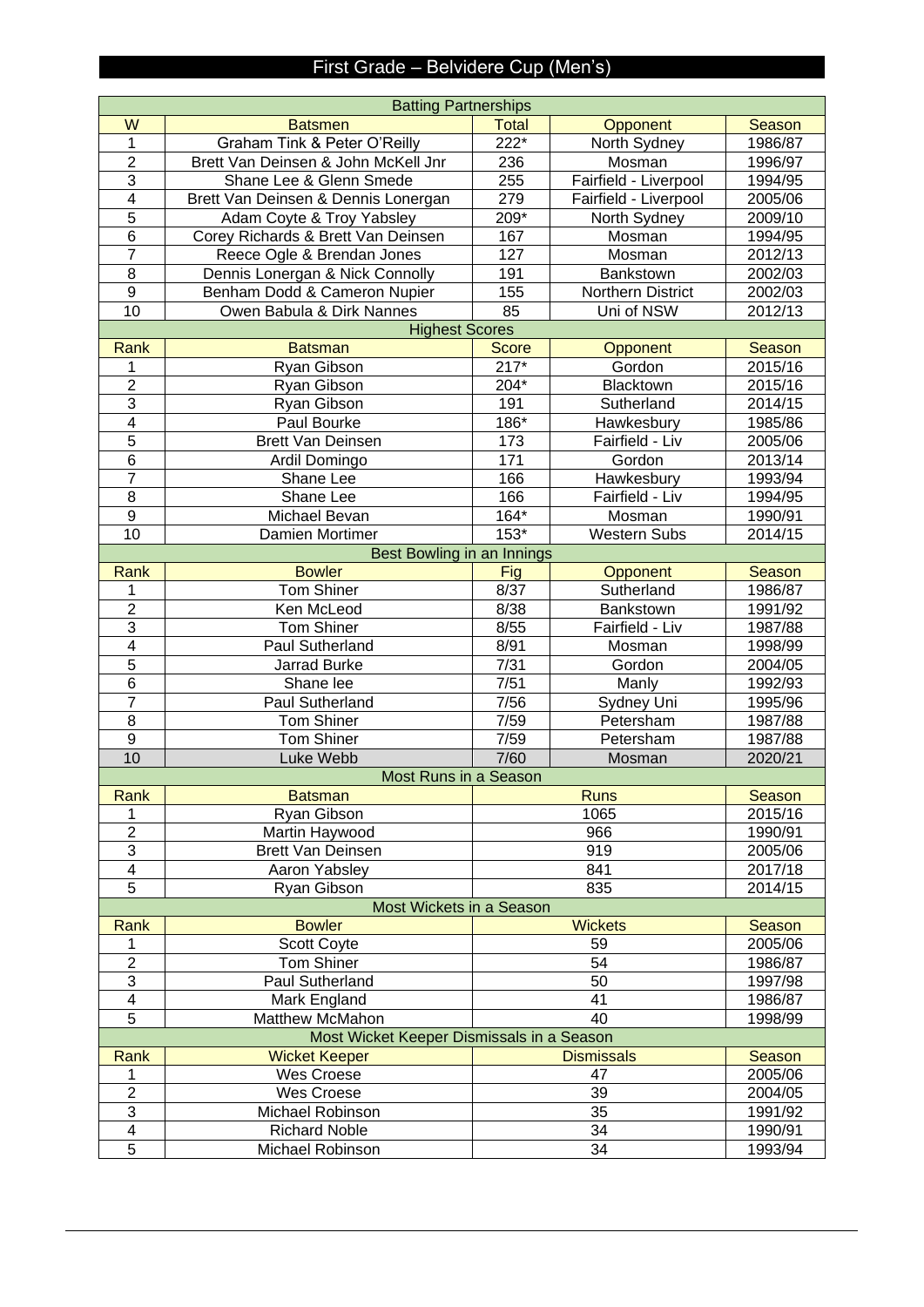## **First Grade Limited Overs (Men)**

| <b>Batting Partnerships</b> |                                               |                                           |                        |               |  |
|-----------------------------|-----------------------------------------------|-------------------------------------------|------------------------|---------------|--|
| W                           | <b>Batsmen</b>                                | <b>Total</b>                              | Opponent               | Season        |  |
| 1                           | Russell Gascoigne & Reece Ogle                | 117                                       | Mosman                 | 2010/11       |  |
| $\overline{2}$              | Aaron Yabsley & Nick Carruthers               | 130                                       | St George              | 2016/17       |  |
| $\overline{3}$              | Philip Wells & Oliver Pope                    | 159                                       | Gordon                 | 2017/18       |  |
| $\overline{4}$              | <b>Brett Collison &amp; Russell Gascoigne</b> | 173                                       | North Sydney           | 2006/07       |  |
| 5                           | Dennis Lonergan & Brett Van Deinsen           | 86                                        | North Sydney           | 2005/06       |  |
| 6                           | <b>Brett Williams &amp; Matthew Palmer</b>    | 105                                       | <b>Western Suburbs</b> | 1997/98       |  |
| $\overline{7}$              | Brett Van Deinsen & John McKell               | 91                                        | Fairfield              | 2005/06       |  |
| 8                           | Andrew Sutherland & Matt Meurant              | 60                                        | <b>Balmain</b>         | 1998/99       |  |
| 9                           | Tony Clark & Cameron Nupier                   | 74                                        | Blacktown              | 2008/09       |  |
| 10                          | Owen Babula & Anthony George                  | 55                                        | Manly                  | 2006/07       |  |
|                             |                                               | <b>Highest Scores</b>                     |                        |               |  |
| Rank                        | <b>Batsman</b>                                | <b>Score</b>                              | Opponent               | Season        |  |
| 1                           | Joshua Clarke                                 | $140*$                                    | Eastern Suburbs        | 2015/16       |  |
| $\overline{2}$              | <b>Brett Collison</b>                         | $138*$                                    | North Sydney           | 2006/07       |  |
| 3                           | Jarrad Burke                                  | $122*$                                    | Fairfield              | 2004/05       |  |
| $\overline{4}$              | Shane Lee                                     | 117                                       | Gordon                 | 1994/95       |  |
| $\overline{5}$              | <b>Brett Williams</b>                         | 113                                       |                        | 1996/97       |  |
| $\,6$                       | Scott Coyte                                   | $112*$                                    | Blacktown              | 2012/13       |  |
| $\overline{7}$              | Michael Bright                                | $105*$                                    | St George              | 2006/07       |  |
| 8                           | <b>Graeme Smith</b>                           | $105*$                                    | Mosman                 | 1995/96       |  |
| $9\,$                       | Peter O'Reilly                                | 104                                       | Randwick               | 1987/88       |  |
| 10                          | <b>Brett Van Deinsen</b>                      | $103*$                                    | Fairfield              | 2005/06       |  |
|                             |                                               | <b>Best Bowling in an Innings</b>         |                        |               |  |
| Rank                        | <b>Bowler</b>                                 | <b>Fig</b>                                | Opponent               | Season        |  |
| 1                           | Jarrad Burke                                  | 6/16                                      | Sutherland             | 2017/18       |  |
| $\overline{2}$              | <b>Troy Crosland</b>                          | 6/18                                      | Gordon                 | 1994/95       |  |
| 3                           | Mitchell Claydon                              | 6/23                                      | Gordon                 | 2001/02       |  |
| $\overline{4}$              | Owen Babula                                   | 6/29                                      | Sydney                 | 2007/08       |  |
| $\overline{5}$              | <b>Troy Yabsley</b>                           | 6/30                                      | Manly                  | 2009/10       |  |
| $\,6$                       | <b>Corey Richards</b>                         | 5/17                                      | Sutherland             | 1995/96       |  |
| $\overline{7}$              | Owen Babula                                   | 5/22                                      | Parramatta             | 2012/13       |  |
| 8                           | Graham Doig                                   | 5/28                                      | Manly                  | 1994/95       |  |
| 9                           | <b>Paul Sutherland</b>                        | $5/34$                                    |                        | 1997/98       |  |
| 10                          | Joshua Dunning                                | 5/34                                      | Gordon                 | 2014/15       |  |
|                             |                                               | <b>Most Runs in a Season</b>              |                        |               |  |
| Rank                        | <b>Batsman</b>                                | <b>Runs</b>                               |                        | <b>Season</b> |  |
| 1                           | <b>Brett Van Deinsen</b>                      | 321                                       |                        | 2005/06       |  |
| $\overline{2}$              | Jarrad Burke                                  | 320                                       |                        | 2004/05       |  |
| 3                           | lan Vaughan                                   | 269                                       |                        | 2001/02       |  |
| $\overline{4}$              | <b>Brett Collison</b>                         | 255                                       |                        | 2007/08       |  |
| 5                           | <b>Brett Williams</b>                         | 254                                       |                        | 1996/97       |  |
|                             |                                               | <b>Most Wickets in a Season</b>           |                        |               |  |
| Rank                        | <b>Bowler</b>                                 | <b>Wickets</b>                            |                        | Season        |  |
| 1                           | <b>Scott Coyte</b>                            | 23                                        |                        | 2005/06       |  |
| $\overline{2}$              | Mitchell Claydon                              | 20                                        |                        | 2005/06       |  |
| 3                           | Mitchell Claydon                              | 18                                        |                        | 2008/09       |  |
| $\overline{4}$              | Benham Dodd                                   | 15                                        |                        | 2001/02       |  |
| 5                           | Jarrad Burke                                  | 15                                        |                        | 2008/09       |  |
|                             |                                               | Most Wicket Keeper Dismissals in a Season |                        |               |  |
| Rank                        | <b>Wicket Keeper</b>                          | <b>Dismissals</b>                         |                        | Season        |  |
| 1                           | Wes Croese                                    | 15                                        |                        | 2005/06       |  |
| $\overline{2}$              | Wes Croese                                    | 12                                        |                        | 2004/05       |  |
| 3                           | <b>Wes Croese</b>                             | 11                                        |                        | 2007/08       |  |
| $\overline{4}$              | lan Wheeler                                   | 10                                        |                        | 2001/02       |  |
| 5                           | <b>Wes Croese</b>                             | 9                                         |                        | 2006/07       |  |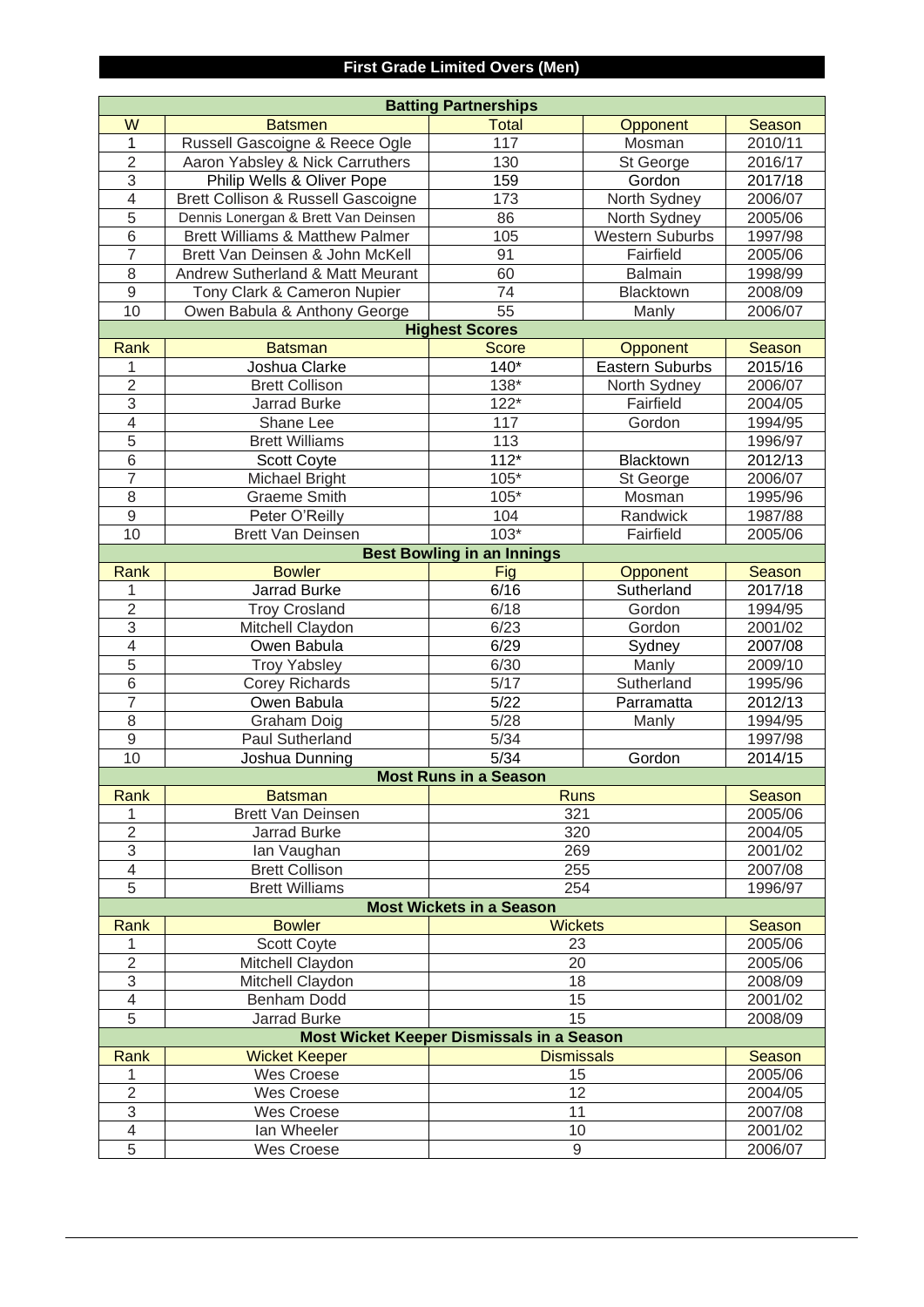# **First Grade T/20 – Kingsgrove Sport Cup (Men)**

|                         |                                           | <b>Batting Partnerships</b>       |                        |               |
|-------------------------|-------------------------------------------|-----------------------------------|------------------------|---------------|
| W                       | <b>Batsmen</b>                            | <b>Total</b>                      | Opponent               | Season        |
| 1                       | Damian Mortimer & Scott Coyte             | 131                               | Fairfield - Liverpool  | 2015/16       |
| $\overline{2}$          | Damien Wall & Simon Keen                  | 91                                | Eastern Suburbs        | 2013/14       |
| 3                       | N Carruthers & Jaydyn Simmons             | 89                                | <b>Central Coast</b>   | 2016/17       |
| $\overline{4}$          | Ryan Gibson & Tylar Edwards               | 60                                | Penrith                | 2015/16       |
| $\overline{5}$          | Jaydyn Simmons & Nathan Glynn             | 71                                | Blacktown              | 2019/20       |
| 6                       | Jaydyn Simmons & Nath Baker               | 90                                | Fairfield-Liverpool    | 2017/18       |
| $\overline{7}$          | Corey Evans & Damien Mortimer             | 43                                | University of NSW      | 2012/13       |
| 8                       | Daniel Harding & Joel Nupier              | 35                                | Blacktown              | 2008/09       |
| 9                       | Daniel Harding & Troy Yabsley             | 60                                | St George              | 2008/09       |
| 10                      | Tony Clarke & Brendan Jones               | 34                                | Manly                  | 2009/10       |
|                         |                                           | <b>Highest Scores</b>             |                        |               |
| Rank                    | <b>Batsman</b>                            | <b>Score</b>                      | Opponent               | Season        |
| 1                       | <b>Nick Carruthers</b>                    | 81                                | <b>Central Coast</b>   | 2016/17       |
| $\overline{2}$          | Philip Wells                              | 75                                | Hawkesbury             | 2018/19       |
| 3                       | <b>Scott Coyte</b>                        | $72*$                             | <b>Western Suburbs</b> | 2015/16       |
| $\overline{4}$          | <b>Nick Carruthers</b>                    | 71                                | Parramatta             | 2016/17       |
| $\overline{5}$          | <b>Joel Nupier</b>                        | 70                                | Gordon                 | 2009/10       |
| 6                       | <b>Scott Coyte</b>                        | 67                                | Fairfield - Liverpool  | 2015/16       |
| $\overline{7}$          | Damien Mortimer                           | 65                                | Hawkesbury             | 2014/15       |
| 8                       | Ryan Gibson                               | 58                                | Northern District      | 2015/16       |
| 9                       | Jaydyn Simmons                            | 58                                | <b>Central Coast</b>   | 2016/17       |
| 10                      | <b>Cameron Nupier</b>                     | $57*$                             | Northern District      | 2011/12       |
|                         |                                           | <b>Best Bowling in an Innings</b> |                        |               |
| Rank                    | <b>Bowler</b>                             | Fig                               | Opponent               | Season        |
| 1                       | Sam Skelly                                | 4/11                              | Blacktown              | 2018/19       |
| $\overline{2}$          | <b>Tony Clark</b>                         | 4/13                              | Parramatta             | 2009/10       |
| 3                       | Luke Webb                                 | 4/16                              | Fairfield - Liverpool  | 2015/16       |
| $\overline{\mathbf{4}}$ | Ben Patterson                             | 4/24                              | Hawkesbury             | 2018/19       |
| $\overline{5}$          | Luke Webb                                 | 4/32                              | A.C.T.                 | 2017/18       |
| 6                       | Josh Dunning                              | 3/13                              | Hawkesbury             | 2015/16       |
| $\overline{7}$          | Jordan Browne                             | 3/14                              | Fairfield - Liverpool  | 2015/16       |
| 8                       | <b>Cameron Nupier</b>                     | 3/23                              | Hawkesbury             | 2009/10       |
| 9                       | Nathan Brain                              | 3/32                              | Gordon                 | 2009/10       |
|                         |                                           | <b>Most Runs in a Season</b>      |                        |               |
| Rank                    | <b>Batsman</b>                            |                                   | <b>Runs</b>            | <b>Season</b> |
| $\mathbf{1}$            | Scott Coyte                               |                                   | 172                    | 2015/16       |
| $\overline{2}$          | <b>Nick Carruthers</b>                    |                                   | 153                    | 2016/17       |
| 3                       | Simon Keen                                |                                   | 152                    | 2012/13       |
| $\overline{4}$          | Joshua Clarke                             |                                   | 151                    | 2012/13       |
| 5                       | Damien Wall                               |                                   | 126                    | 2012/13       |
|                         |                                           | <b>Most Wickets in a Season</b>   |                        |               |
| Rank                    | <b>Bowler</b>                             |                                   | <b>Wickets</b>         | Season        |
| 1                       | <b>Scott Coyte</b>                        |                                   | 11                     | 2013/14       |
| $\overline{2}$          | Luke Webb                                 |                                   | 10                     | 2015/16       |
| 3                       | Mitchell Claydon                          |                                   | $\overline{7}$         | 2012/13       |
| 4                       | Scott Coyte                               |                                   | 5                      | 2014/15       |
| 5                       | Luke Webb                                 |                                   | $\overline{4}$         | 2016/17       |
|                         | Most Wicket Keeper Dismissals in a Season |                                   |                        |               |
| Rank                    | <b>Wicket Keeper</b>                      |                                   | <b>Dismissals</b>      | Season        |
| 1                       | <b>Oliver Robinson</b>                    |                                   | 11                     | 2018/19       |
| $\overline{2}$          | Joel Nupier                               |                                   | 6                      | 2009/10       |
| 3                       | Ashley Paddison                           |                                   | 6                      | 2015/16       |
| 4                       | Joel Nupier                               |                                   | 5                      | 2008/09       |
| 5                       | <b>Olliver Pope</b>                       |                                   | 2017/18                |               |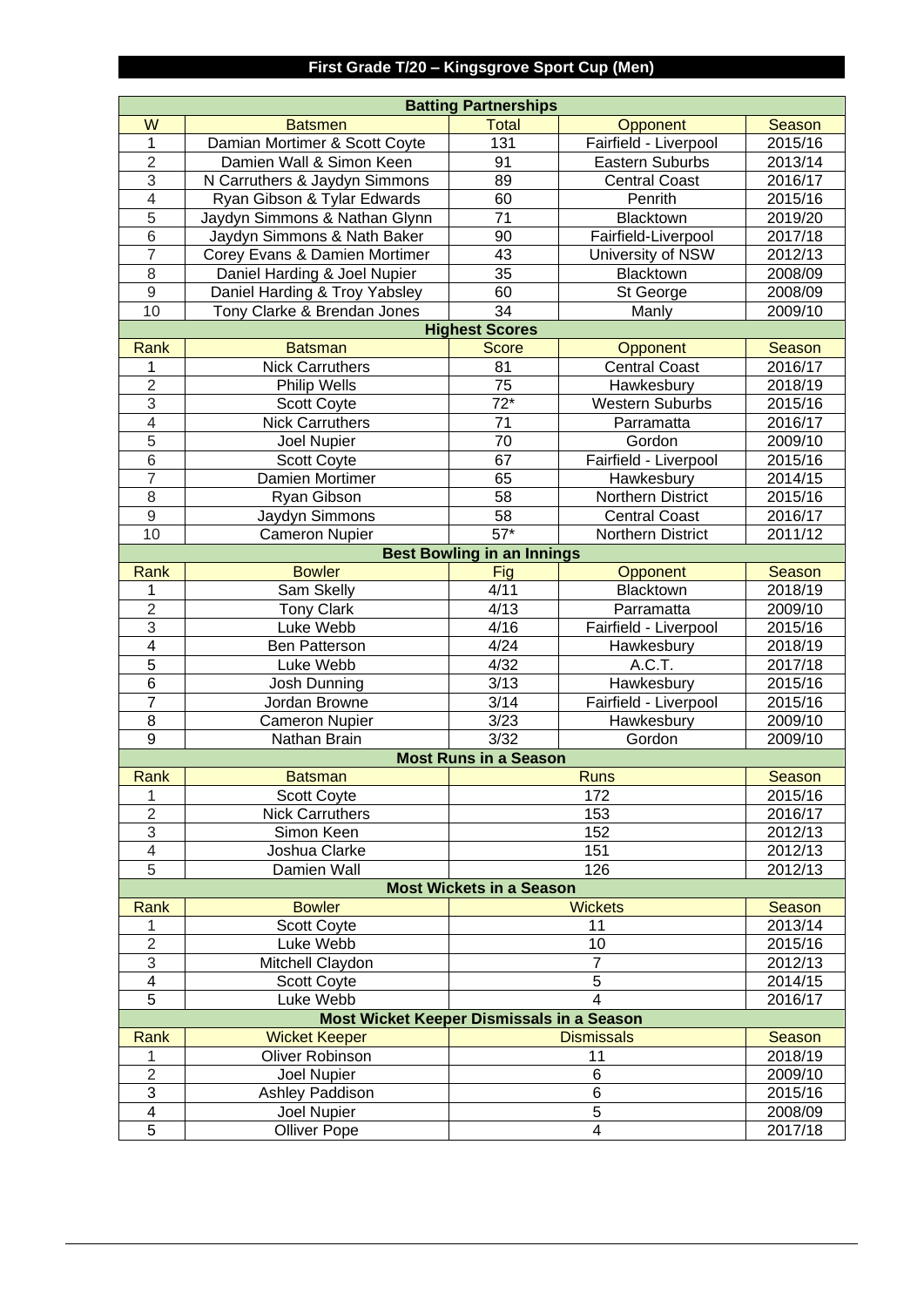|                      | <b>Batting Partnerships</b>                      |                                   |                          |                    |  |  |
|----------------------|--------------------------------------------------|-----------------------------------|--------------------------|--------------------|--|--|
| W                    | <b>Batsmen</b>                                   | <b>Total</b>                      | Opponent                 | <b>Season</b>      |  |  |
| $\overline{1}$       | Mark Grant & K Penfold/M Smith                   | 221                               | Northern District        | 1990/91            |  |  |
| $\overline{2}$       | Mitch Carruthers & Jaydyn Simmons                | 190                               | Sutherland               | 2016/17            |  |  |
| $\overline{3}$       | Nicholas Appleton & Matthew Hudson               | 181                               | Fairfield-Liverpool      | 2017/18            |  |  |
| $\overline{4}$       | Damien Wall & G Scuglia / T O'Keefe              | 135                               | <b>Western Suburbs</b>   | 2006/07            |  |  |
| $\overline{5}$       | Dennis Lonergan & Anthony George                 | $204*$                            | Blacktown                | 2002/03            |  |  |
| $\overline{6}$       | Scott Coyte & Lee Russell                        | 165                               | Northern District        | 2002/03            |  |  |
| $\overline{7}$       | Ben Isakka & Corey Evans                         | $203*$                            | Randwick-Petersham       | 2009/10            |  |  |
| $\overline{8}$       | Nathan Glynn & Danny Harding                     | 167                               | Sutherland               | 2007/08            |  |  |
| $\overline{9}$       | Greg Clarke & Terry McGrath                      | 157                               | Petersham                | 1987/88            |  |  |
| 10                   | Peter Schliebs & Simon Rayner                    | 109*                              | Randwick                 | 1993/94            |  |  |
|                      |                                                  | <b>Highest Scores</b>             |                          |                    |  |  |
| Rank                 | <b>Batsman</b>                                   | <b>Score</b>                      | Opponent                 | Season             |  |  |
| 1                    | John McKell Jnr                                  | 200                               | Fairfield - Liverpool    | 2002/03            |  |  |
| $\overline{2}$       | Mark Grant                                       | 197                               | Hawkesbury               | 1989/90            |  |  |
| $\overline{3}$       | James Phathanak                                  | 165*                              | Sutherland               | 2006/07            |  |  |
| $\overline{4}$       | <b>Daniel Constable</b>                          | 158*                              | North Sydney             | 2015/16            |  |  |
| $\overline{5}$       | Nathan Glynn                                     | 158                               | Sutherland               | 2007/08            |  |  |
| $\overline{6}$       | Jaydyn Simmons                                   | 153                               | Sutherland               | 2016/17            |  |  |
| $\overline{7}$       | Dennis Lonergan                                  | $152*$                            | Blacktown                | 2002/03            |  |  |
| $\overline{8}$       | Glen Sharman                                     | 151                               | <b>Western Suburbs</b>   | 2002/03            |  |  |
| $\overline{9}$       | Anthony Comerford                                | 148                               | Parramatta               | 1995/96            |  |  |
| 10                   | Peter Bugg                                       | $147*$                            | <b>Northern District</b> | 1988/99            |  |  |
|                      |                                                  | <b>Best Bowling in an Innings</b> |                          |                    |  |  |
| Rank                 | <b>Bowler</b>                                    | <b>Fig</b>                        | Opponent                 | Season             |  |  |
| 1                    | Danny Harding                                    | 8/41                              | St George                | 2007/08            |  |  |
| $\overline{2}$       | Daniel Babula                                    | 8/55                              | Bankstown                | 2006/07            |  |  |
| $\overline{3}$       | Danny Harding                                    | 7/17                              | Fairfield - Liverpool    | 2007/08            |  |  |
| $\overline{4}$       | Jason Hayward                                    | 7/34                              | Manly                    | 2013/14            |  |  |
| $\overline{5}$       | <b>Troy Crosland</b>                             | 7/38                              | Gordon                   | 1991/92            |  |  |
| $\overline{6}$       | Paul Sutherland                                  | 7/50                              | <b>Western Subs</b>      | 1993/94            |  |  |
| $\overline{7}$       | Graham Doig                                      | 7/56                              | North Sydney             | 1992/93            |  |  |
| $\overline{8}$       | Jarred Lysaught                                  | 7/57                              | St George                | 2018/19            |  |  |
| $\overline{9}$<br>10 | Paul Sutherland                                  | 7/58<br>7/75                      | Hawkesbury               | 1994/95<br>1989/90 |  |  |
|                      | David Teague                                     | <b>Most Runs in a Season</b>      | <b>Balmain</b>           |                    |  |  |
| Rank                 | <b>Batsman</b>                                   |                                   | <b>Runs</b>              | Season             |  |  |
| 1                    | Mark Grant                                       |                                   | 658                      | 1989/90            |  |  |
| $\overline{2}$       | Malcolm Smith                                    |                                   | 643                      | 1990/91            |  |  |
| $\overline{3}$       | <b>Graham Doig</b>                               |                                   | 625                      | 1994/95            |  |  |
| 4                    | Ashley Paddison                                  |                                   | 605                      | 2017/18            |  |  |
| $\overline{5}$       | <b>Mark Grant</b>                                |                                   | 600                      | 1990/91            |  |  |
|                      |                                                  | <b>Most Wickets in a Season</b>   |                          |                    |  |  |
| Rank                 | <b>Bowler</b>                                    |                                   | <b>Wickets</b>           | Season             |  |  |
| 1                    | <b>Troy Crosland</b>                             |                                   | 48                       | 1994/95            |  |  |
| $\overline{2}$       | Danny Harding                                    |                                   | 44                       | 2007/08            |  |  |
| $\overline{3}$       | Paul Sutherland                                  |                                   | 41                       | 1993/94            |  |  |
| 4                    | Ben Isakka                                       |                                   | 38                       | 1998/99            |  |  |
| $\overline{5}$       | Daniel Babula                                    |                                   | 38                       | 2006/07            |  |  |
|                      | <b>Most Wicket Keeper Dismissals in a Season</b> |                                   |                          |                    |  |  |
| Rank                 | <b>Wicket Keeper</b>                             |                                   | <b>Dismissals</b>        | Season             |  |  |
| 1                    | lan Wheeler                                      |                                   | 33                       | 1998/99            |  |  |
| $\overline{2}$       | Todd O'Keefe                                     |                                   | 33                       | 2001/02            |  |  |
| $\overline{3}$       | Simon Rayner                                     |                                   | 27                       | 1992/93            |  |  |
| 4                    | <b>Brendan White</b>                             |                                   | 27                       | 2007/08            |  |  |
| $\overline{5}$       | Mark McMillan                                    |                                   | 24                       | 1989/90            |  |  |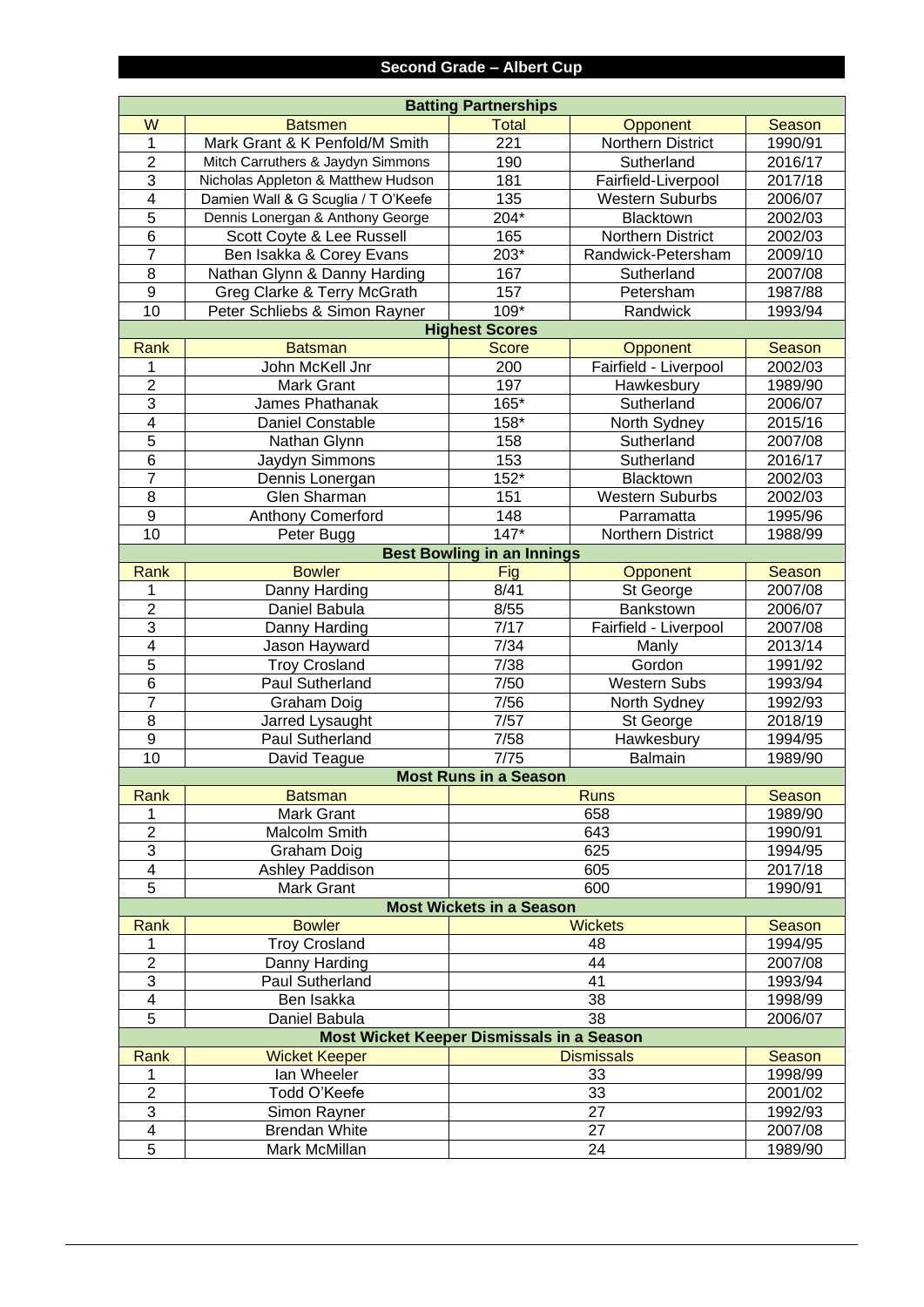|                | <b>Batting Partnerships</b>               |                                   |                       |         |  |  |
|----------------|-------------------------------------------|-----------------------------------|-----------------------|---------|--|--|
| W              | <b>Batsmen</b>                            | <b>Total</b>                      | Opponent              | Season  |  |  |
| 1              | Nathan Glynn & Mitchell Hinds             | 289*                              | Bankstown             | 2006/07 |  |  |
| $\overline{2}$ | Graham Doig & Peter Laming                | 204                               | St George             | 1989/90 |  |  |
| 3              | David Thorpe & Colin Hicks                | 151                               | Hawkesbury            | 1990/91 |  |  |
| $\overline{4}$ | Jamie Annetts & Matthew Palmer            | 175                               | Sutherland            | 1993/94 |  |  |
| 5              | Scott Gaal & Ranil Peiris                 | 147                               | Uni of NSW            | 2009/10 |  |  |
| 6              | Todd O'Keefe & Rob Malcolm                | 135                               | Northern District     | 2002/03 |  |  |
| $\overline{7}$ | Jaydyn Simmons & Luke Webb                | 149                               | Sydney                | 2010/11 |  |  |
| 8              | Nathan Brain & Murray Yabsley             | 124                               | <b>Western Subs</b>   | 2007/08 |  |  |
| 9              | Peter Schliebs & Matthew Meurant          | 140                               | <b>Western Subs</b>   | 1993/94 |  |  |
| 10             | Ben Bourke & Todd Warner                  | 110                               | Uni of NSW            | 2007/08 |  |  |
|                |                                           | <b>Highest Scores</b>             |                       |         |  |  |
| Rank           | <b>Batsman</b>                            | <b>Score</b>                      | Opponent              | Season  |  |  |
| 1              | Matthew Innes                             | 177                               | Fairfield - Liverpool | 2011/12 |  |  |
| $\overline{2}$ | Paul McIllveney                           | 172                               | Northern Dist         | 1990/91 |  |  |
| 3              | Matthew Innes                             | 165                               | Fairfield - Liverpool | 2011/12 |  |  |
| $\overline{4}$ | Don Arnold                                | 162                               | Bankstown             | 1990/91 |  |  |
| $\overline{5}$ | Zaheer Domingo                            | 154                               | North Sydney          | 2006/07 |  |  |
| $\,6$          | Nathan Glynn                              | $149*$                            | Bankstown             | 2006/07 |  |  |
| $\overline{7}$ | <b>Scott Gaal</b>                         | 145                               | Uni of NSW            | 2009/10 |  |  |
| 8              | Steven Green                              | 143                               | <b>Western Subs</b>   | 2008/09 |  |  |
| $9\,$          | <b>Mitchell Hinds</b>                     | 142                               | Northern District     | 2005/06 |  |  |
| 10             | Steven Green                              | 138*                              | Bankstown             | 2005/06 |  |  |
|                |                                           | <b>Best Bowling in an Innings</b> |                       |         |  |  |
| Rank           | <b>Bowler</b>                             | Fig                               | Opponent              | Season  |  |  |
| 1              | <b>Terry McGrath</b>                      | 8/94                              | Hawkesbury            | 1986/87 |  |  |
| $\overline{2}$ | Nasir Jalil                               | 7/33                              | North Sydney          | 2009/10 |  |  |
| 3              | Fahad Raja                                | 7/39                              | Blacktown             | 2011/12 |  |  |
| $\overline{4}$ | Geoff Solomons                            | 7/63                              | Parramatta            | 1990/91 |  |  |
| $\overline{5}$ | Rod Eirth                                 | 7/82                              | Gordon                | 2000/01 |  |  |
| $\,6$          | Damian Carroll                            | 6/18                              | Randwick-Petersham    | 2007/08 |  |  |
| $\overline{7}$ | Roscoe Ray                                | 6/25                              | Fairfield - Liv       | 1999/00 |  |  |
| 8              | Craig Davis                               | 6/28                              | Hawkesbury            | 1985/86 |  |  |
| 9              | David Bolsom                              | 6/35                              | North Sydney          | 1997/98 |  |  |
| 10             | David Ward                                | 6/39                              | Penrith               | 1996/97 |  |  |
|                |                                           | <b>Most Runs in a Season</b>      |                       |         |  |  |
| Rank           | <b>Batsman</b>                            |                                   | <b>Runs</b>           | Season  |  |  |
| 1              | David Thorpe                              |                                   | 627                   | 1990/91 |  |  |
| $\overline{2}$ | Todd O'Keefe                              |                                   | 625                   | 2002/03 |  |  |
| 3              | <b>Michael Baker</b>                      |                                   | 538                   | 2014/15 |  |  |
| $\overline{4}$ | Don Arnold                                |                                   | 531                   | 1990/91 |  |  |
| 5              | James Phathanak                           |                                   | 530                   | 2005/06 |  |  |
|                |                                           | <b>Most Wickets in a Season</b>   |                       |         |  |  |
| Rank           | <b>Bowler</b>                             |                                   | <b>Wickets</b>        | Season  |  |  |
| 1              | <b>Glenn Patterson</b>                    |                                   | 36                    | 1986/87 |  |  |
| $\overline{2}$ | Shannon Fitzgerald                        |                                   | 33                    | 2000/01 |  |  |
| 3              | Mitchell Smith                            |                                   | 31                    | 2000/01 |  |  |
| $\overline{4}$ | Marcus Ashcroft                           |                                   | 31                    | 2017/18 |  |  |
| 5              | <b>Barry Thebridge</b>                    |                                   | 29                    | 1987/88 |  |  |
|                | Most Wicket Keeper Dismissals in a Season |                                   |                       |         |  |  |
| <b>Rank</b>    | <b>Wicket Keeper</b>                      |                                   | <b>Dismissals</b>     | Season  |  |  |
| 1              | <b>Brendon White</b>                      |                                   | 30                    | 2001/02 |  |  |
| $\overline{2}$ | Todd O'Keefe                              |                                   | 26                    | 1993/94 |  |  |
| 3              | <b>Marty Holland</b>                      |                                   | 26                    | 1998/99 |  |  |
| $\overline{4}$ | Nathan Camarsh                            |                                   | 22                    | 2007/08 |  |  |
| 5              | Damien Wall                               |                                   | 22                    | 2007/08 |  |  |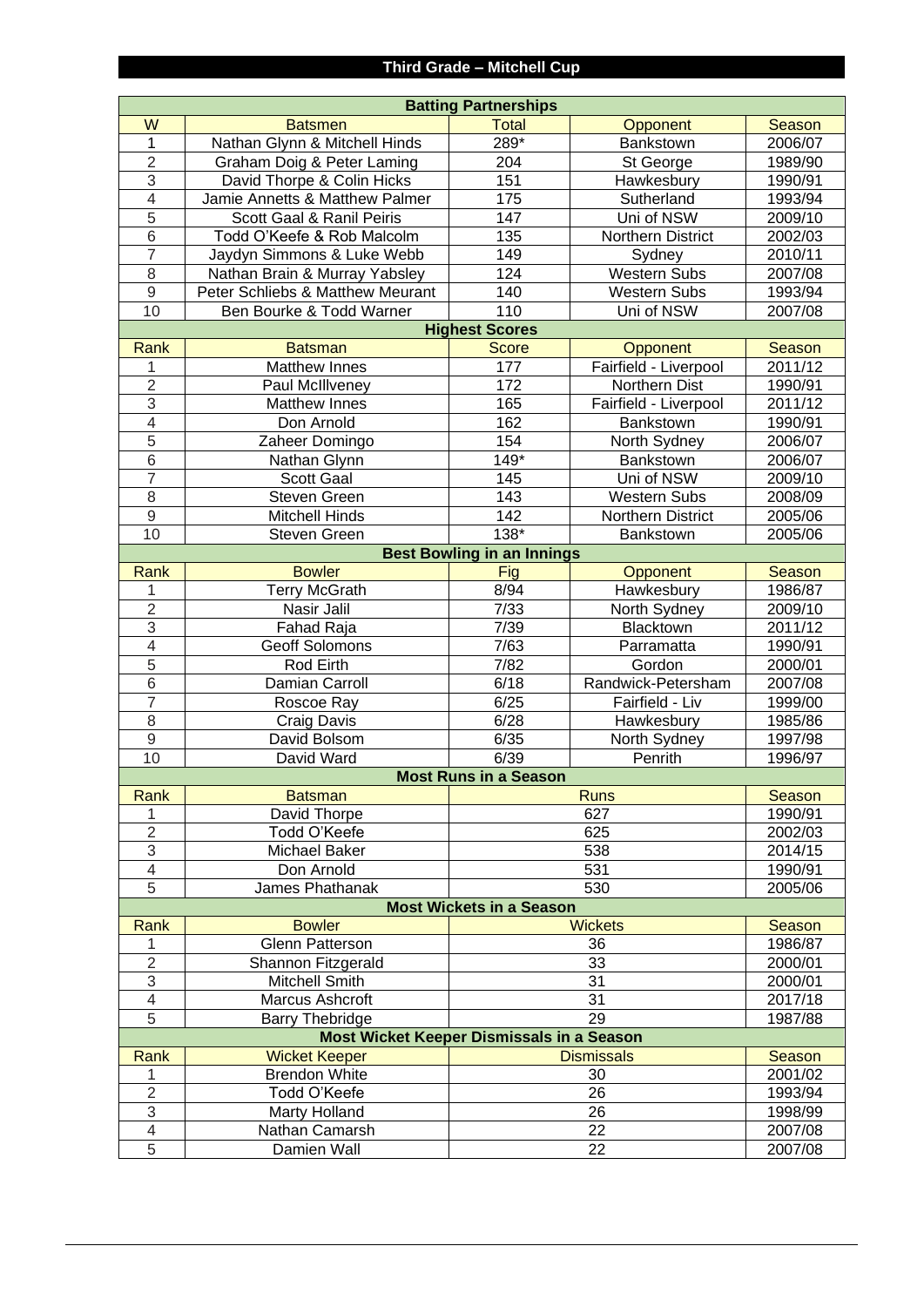## **Fourth Grade – Reid Cup (Mens)**

|                | <b>Batting Partnerships</b>               |                                                  |                     |         |  |  |
|----------------|-------------------------------------------|--------------------------------------------------|---------------------|---------|--|--|
| W              | <b>Batsmen</b>                            | <b>Total</b>                                     | Opponent            | Season  |  |  |
| 1              | <b>Richard Noble &amp; Geoff Solomons</b> | 209                                              | Gordon              | 1987/88 |  |  |
| $\overline{2}$ | Nathan Perry & Reece Ogle                 | 230                                              | Bankstown           | 2006/07 |  |  |
| 3              | Matthew Innes & Josh Scott                | 230                                              | Blacktown           | 2007/08 |  |  |
| $\overline{4}$ | Michael Baker & Matthew Innes             | 211                                              | Parramatta          | 2008/09 |  |  |
| $\overline{5}$ | Dennis Lonergan & Nick Connolly           | 180                                              | <b>Western Subs</b> | 1998/99 |  |  |
| 6              | David Britton & Shane Raynor              | 197                                              | Penrith             | 1994/95 |  |  |
| $\overline{7}$ | Peter Laming & Peter Bugg                 | 131                                              | Waverley            | 1986/87 |  |  |
| 8              | Ardil Domingo & David Gleeson             | $217*$                                           | Blacktown           | 2002/03 |  |  |
| 9              | Brett Hawley & Damien Carroll             | 85                                               | Manly               | 2007/08 |  |  |
| 10             | Greg Ambrose & Grant Moller               | 89                                               | St George           | 1989/90 |  |  |
|                |                                           | <b>Highest Scores</b>                            |                     |         |  |  |
| Rank           | <b>Batsman</b>                            | <b>Score</b>                                     | Opponent            | Season  |  |  |
| 1              | Michael Baker                             | 180                                              | Parramatta          | 2008/09 |  |  |
| $\overline{2}$ | <b>Andrew Sutherland</b>                  | $172*$                                           | Uni of NSW          | 1993/94 |  |  |
| 3              | <b>Graham Warry</b>                       | 165*                                             | Penrith             | 1985/86 |  |  |
| $\overline{4}$ | Mark Richardson                           | 158                                              | Uni of NSW          | 2009/10 |  |  |
| $\overline{5}$ | David Britton                             | 156                                              | Penrith             | 1994/95 |  |  |
| 6              | Lee Russell                               | 153                                              | Penrith             | 2001/02 |  |  |
| $\overline{7}$ | Nathan Perry                              | 152                                              | Bankstown           | 2006/07 |  |  |
| 8              | Todd O'Keefe                              | 148                                              | Randwick            | 1992/93 |  |  |
| 9              | Michael Edmonds                           | 146                                              | Uni of NSW          | 1986/87 |  |  |
| 10             | Peter Schliebs                            | 143                                              | <b>Balmain</b>      | 1993/94 |  |  |
|                |                                           | <b>Best Bowling in an Innings</b>                |                     |         |  |  |
| Rank           | <b>Bowler</b>                             | Fig                                              | Opponent            | Season  |  |  |
| 1              | Neil Jones                                | 9/32                                             | Manly               | 1987/88 |  |  |
| $\overline{2}$ | <b>Brad Spinks</b>                        | 8/39                                             | Sutherland          | 2007/08 |  |  |
| $\overline{3}$ | Johnathon Lane                            | 8/57                                             | Randwick            | 1994/95 |  |  |
| $\overline{4}$ | <b>Greg Decelis</b>                       | 7/29                                             | Petersham           | 1985/86 |  |  |
| $\overline{5}$ | Mick Quinlan                              | $7/35$                                           | Penrith             | 1988/89 |  |  |
| 6              | David Gleeson                             | 7/44                                             | Randwick            | 2003/04 |  |  |
| $\overline{7}$ | Reece White                               | 7/53                                             | North Sydney        | 2011/12 |  |  |
| 8              | <b>Mitchell Taylor</b>                    | 7/55                                             | Eastern Subs        | 2013/14 |  |  |
| 9              | David Teague                              | 7/57                                             | Petersham           | 1987/88 |  |  |
| 10             | Mick Quinlan                              | 7/63                                             | <b>Western Subs</b> | 1987/88 |  |  |
|                |                                           | <b>Most Runs in a Season</b>                     |                     |         |  |  |
| Rank           | <b>Batsman</b>                            | <b>Runs</b>                                      |                     | Season  |  |  |
| 1              | <b>Graham Warry</b>                       | 611                                              |                     | 1985/86 |  |  |
| $\overline{2}$ | Adam Coyte                                | 592                                              |                     | 2005/06 |  |  |
| 3              | Jamie Malskaitis                          | 519                                              |                     | 2005/06 |  |  |
| 4              | <b>Richard Noble</b>                      | 518                                              |                     | 1986/87 |  |  |
| 5              | <b>Corey Richards</b>                     | 511                                              |                     | 1990/91 |  |  |
|                |                                           | <b>Most Wickets in a Season</b>                  |                     |         |  |  |
| Rank           | <b>Bowler</b>                             | <b>Wickets</b>                                   |                     | Season  |  |  |
| 1              | Mick Quinlan                              | 44                                               |                     | 1988/89 |  |  |
| $\overline{2}$ | Mick Quinlan                              | 44                                               |                     | 1990/91 |  |  |
| 3              | David Gleeson                             | 38                                               |                     | 2003/04 |  |  |
| 4              | <b>Simon Matthews</b>                     | 33                                               |                     | 1991/92 |  |  |
| 5              | Nathan Glynn                              | 33                                               |                     | 2003/04 |  |  |
|                |                                           | <b>Most Wicket Keeper Dismissals in a Season</b> |                     |         |  |  |
| Rank           | <b>Wicket Keeper</b>                      | <b>Dismissals</b>                                |                     | Season  |  |  |
| 1              | Todd O'Keefe                              | 37                                               |                     | 2014/15 |  |  |
| $\overline{2}$ | Damian Wall                               | 30                                               |                     | 2003/04 |  |  |
| 3              | James Broadbent                           | 29                                               |                     | 2007/08 |  |  |
| 4              | Ardil Domingo                             | 27                                               |                     | 2002/03 |  |  |
| 5              | Todd O'Keefe                              | 24                                               |                     | 2005/06 |  |  |
|                |                                           |                                                  |                     |         |  |  |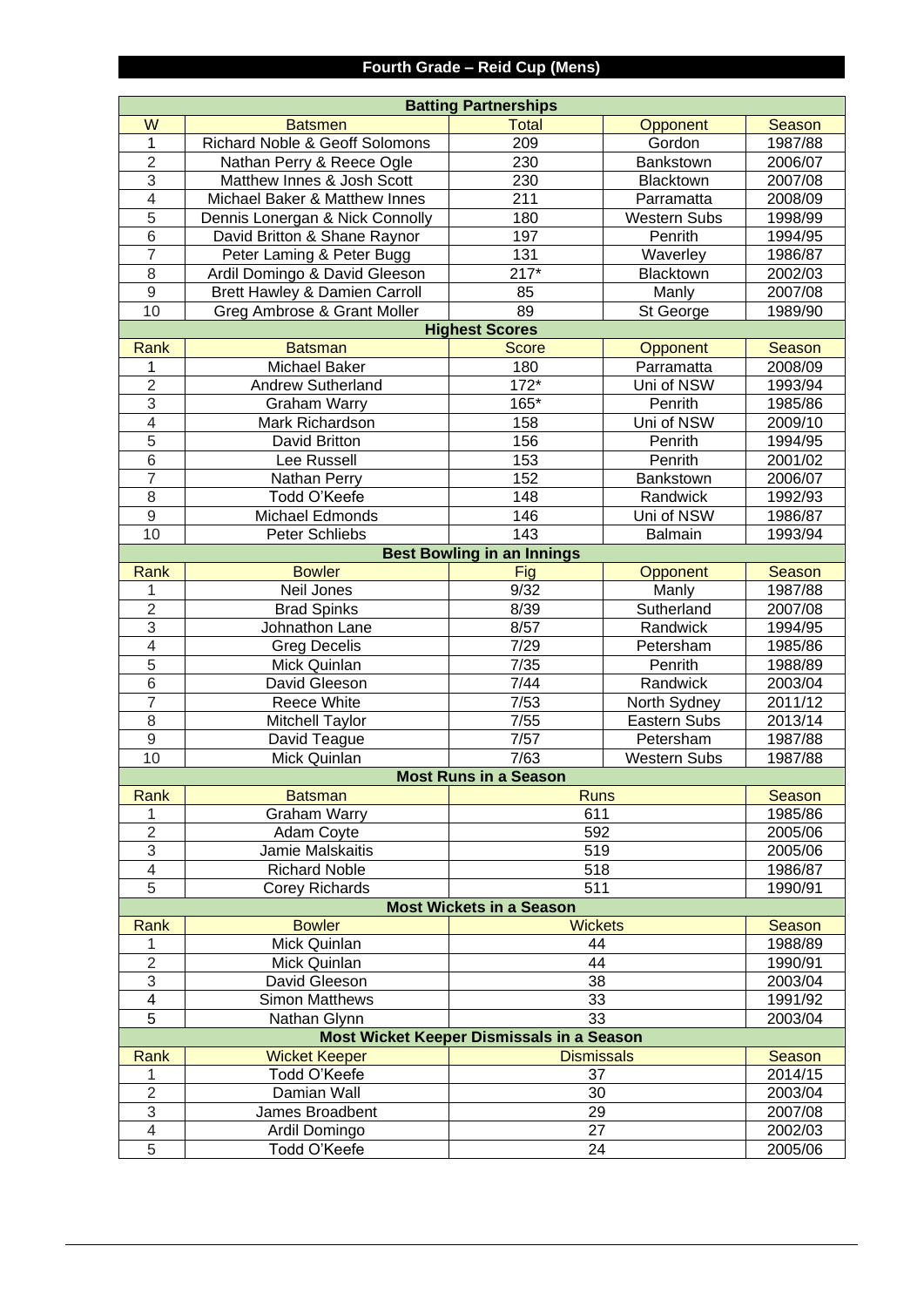## **Fifth Grade – The David Sherwood Cup (Mens)**

|                         |                                                  | <b>Batting Partnerships</b>       |                          |                    |
|-------------------------|--------------------------------------------------|-----------------------------------|--------------------------|--------------------|
| W                       | <b>Batsmen</b>                                   | <b>Total</b>                      | Opponent                 | Season             |
| 1                       | Kye Stoneham & Joshua Shipley                    | 158                               | <b>Sydney University</b> | 2018/19            |
| $\overline{2}$          | Simon Peddle & Brad Maguire                      | 204                               | Hawkesbury               | 2008/09            |
| 3                       | David George & Joel Nupier                       | 169*                              | <b>Western Subs</b>      | 2001/02            |
| 4                       | Brad Terry & Kym Beazleigh                       | 214                               | Parramatta               | 1994/95            |
| $\overline{5}$          | Jamie Malskaitis & Danny Harding                 | 183                               | Eastern Subs             | 2003/04            |
| 6                       | Andrew Reid & Scott Nixon                        | 159                               | Blacktown                | 2002/03            |
| $\overline{7}$          | Matt Zovi & Luke Jenkins                         | 163                               | Manly                    | 2008/09            |
| 8                       | Mathew Haywood & Matthew Doherty                 | 176*                              | Mosman                   | 1990/91            |
| 9                       | David Cheetham & Nathan Perry                    | 85                                | Northern District        | 2000/01            |
| 10                      | Gavin Zovi & Jeff MacPherson                     | 105                               | Parramatta               | 1995/96            |
|                         |                                                  | <b>Highest Scores</b>             |                          |                    |
| Rank                    | <b>Batsman</b>                                   | <b>Score</b>                      | <b>Opponent</b>          | Season             |
| 1                       | Nathan Uljanic                                   | 199                               | Bankstown                | 1994/95            |
| $\overline{2}$          | Michael Lane                                     | 180                               | Hawkesbury               | 1994/95            |
| 3                       | Jamie Malskaitis                                 | $177*$                            | Eastern Subs             | 2003/04            |
| $\overline{\mathbf{4}}$ | Simon Peddle                                     | 156*                              | Hawkesbury               | 2008/09            |
| $\overline{5}$          | lan Wardle                                       | 155                               | Mosman                   | 1986/87            |
| 6                       | Matthew Hayward                                  | 142                               | Mosman                   | 1990/91            |
| $\overline{7}$          | <b>Quin Paslow</b>                               | 142                               | Hawkesbury               | 2016/17            |
| 8                       |                                                  | 141                               | Mosman                   | 2000/01            |
| 9                       | <b>Byron Luiters</b>                             | 136                               | Penrith                  |                    |
| 10                      | Nathan Perry<br><b>Mitchell Hinds</b>            | $132*$                            |                          | 2001/02<br>2003/04 |
|                         |                                                  | <b>Best Bowling in an Innings</b> | North Sydney             |                    |
|                         |                                                  |                                   |                          |                    |
| Rank                    | <b>Bowler</b>                                    | Fig                               | Opponent                 | Season             |
| 1<br>$\overline{2}$     | <b>Craig Miller</b>                              | 7/19                              | Fairfield - Liv          | 1992/93            |
|                         | Matthew Ryan                                     | 7/22                              | Mosman                   | 1997/98            |
| 3                       | Ben Reece                                        | 7/27                              | <b>Western Subs</b>      | 2002/03            |
| $\overline{\mathbf{4}}$ | Peter Schliebs                                   | 7/30                              | Penrith                  | 1992/93            |
| $\overline{5}$          | Jamie Malskaitis                                 | 6/17                              | Sydney                   | 2013/14            |
| 6                       | Michael Brown                                    | 6/22                              | St George                | 2018/19            |
| $\overline{7}$          | Jamie Malskaitis                                 | 6/23                              | Penrith                  | 2008/09            |
| 8                       | <b>Michael Strong</b>                            | 6/23                              | Uni of NSW               | 2015/16            |
| $\boldsymbol{9}$        | <b>Geoff Golding</b>                             | 6/24                              | St George                | 2009/10            |
| 10                      | Greg Chester / Michael Brown                     | 6/25                              | Mos / Hawks              | 92/93 18/19        |
|                         |                                                  | <b>Most Runs in a Season</b>      |                          |                    |
| Rank                    | <b>Batsman</b>                                   |                                   | <b>Runs</b>              | Season             |
| 1                       | Simon Peddle                                     |                                   | 720                      | 2008/09            |
| $\overline{2}$          | Matthew Zovi                                     |                                   | 573                      | 1998/99            |
| 3                       | Jamie Malskaitis                                 |                                   | 571                      | 2003/04            |
| 4                       | Peter Shiels                                     |                                   | 565                      | 1996/97            |
| 5                       | <b>Andrew Sadlier</b>                            |                                   | 563                      | 2005/06            |
|                         |                                                  | <b>Most Wickets in a Season</b>   |                          |                    |
| Rank                    | <b>Bowler</b>                                    |                                   | <b>Wickets</b>           | Season             |
| 1                       | <b>Michael Strong</b>                            |                                   | 45                       | 2015/16            |
| $\overline{2}$          | Jamie Malskaitis                                 |                                   | 42                       | 2003/04            |
| 3                       | Jamie Malskaitis                                 |                                   | 40                       | 2008/09            |
| 4                       | <b>Brett Trezise</b>                             |                                   | 37                       | 1991/92            |
| 5                       | Geoff Golding                                    |                                   | 37                       | 2009/10            |
|                         | <b>Most Wicket Keeper Dismissals in a Season</b> |                                   |                          |                    |
| Rank                    | <b>Wicket Keeper</b>                             |                                   | <b>Dismissals</b>        | <b>Season</b>      |
| 1                       | Joel Nupier                                      |                                   | 34                       | 2001/02            |
| $\overline{2}$          | Chris Thompson                                   |                                   | 30                       | 2005/06            |
| 3                       | Todd O'Keefe                                     |                                   | 22                       | 2009/10            |
| 4                       | Todd O'Keefe                                     |                                   | 20                       | 2008/09            |
| 5                       | <b>Matthew Driscoll</b>                          |                                   | 20                       | 1994/95            |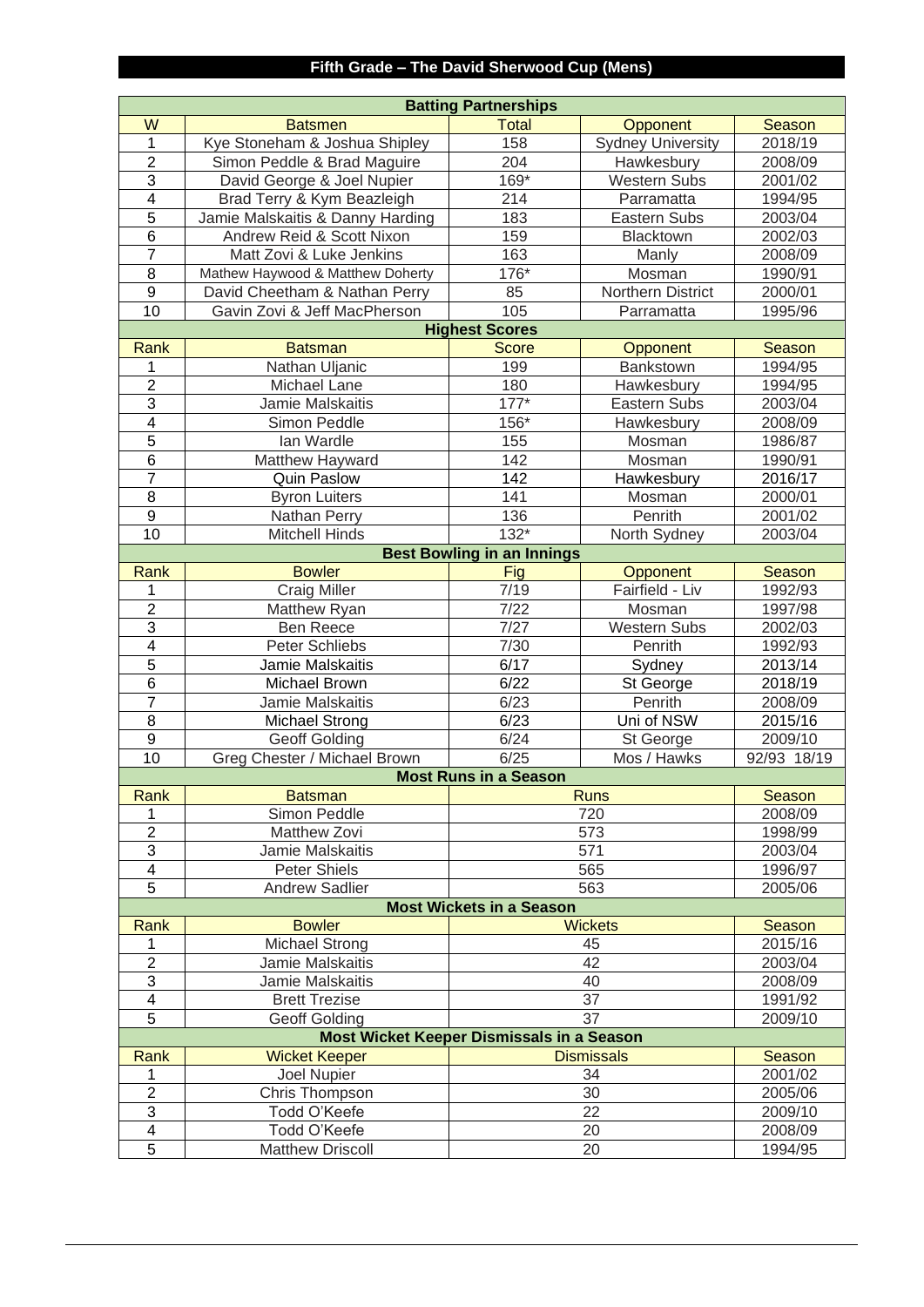## **Poidevin – Gray Shield (U/21) Men**

|                          | <b>Batting Partnerships</b>               |                                   |                          |               |  |  |
|--------------------------|-------------------------------------------|-----------------------------------|--------------------------|---------------|--|--|
| W                        | <b>Batsmen</b>                            | <b>Total</b>                      | Opponent                 | <b>Season</b> |  |  |
| 1                        | Denver Van Gramberg & Nic Connolly        | 202                               | Gordon                   | 2003/04       |  |  |
| $\overline{2}$           | <b>Graeme Smith &amp; Corey Richards</b>  | 287                               | Uni of NSW               | 1994/95       |  |  |
| $\overline{3}$           | Harry Swindells & Jackson Isakka          | 223                               | Bankstown                | 2019/20       |  |  |
| $\overline{4}$           | Keegan Luiters & Dennis Lonergan          | $170*$                            | North Sydney             | 2000/01       |  |  |
| $\overline{5}$           | <b>Tylar Edwards &amp; Thomas Rogers</b>  | 127                               | Penrith                  | 2014/15       |  |  |
| 6                        | Graeme Smith & Dale Turner                | 112                               | Bankstown                | 1992/93       |  |  |
| $\overline{7}$           | Nathan Baker & Creedence King             | 70                                | Fairfield-Liverpool      | 2016/17       |  |  |
| 8                        | Mitchell Smith & Mitchell Claydon         | 66                                | Parramatta               | 2001/02       |  |  |
| $\overline{9}$           | Akshat Mishra & Brent Hardy               | 63                                | Penrith                  | 2020/21       |  |  |
| 10                       | Brad Reid & Shannon Fitzgerald            | $69*$                             | Fairfield - Liverpool    | 2001/02       |  |  |
|                          |                                           | <b>Highest Scores</b>             |                          |               |  |  |
| <b>Rank</b>              | <b>Batsman</b>                            | <b>Score</b>                      | Opponent                 | Season        |  |  |
| 1                        | <b>Graeme Smith</b>                       | 185                               | Uni of NSW               | 1994/95       |  |  |
| $\overline{2}$           | <b>Scott Coyte</b>                        | 169                               | Northern District        | 2004/05       |  |  |
| $\overline{3}$           | Shane Lee                                 | $146*$                            | <b>Western Subs</b>      | 1992/93       |  |  |
| $\overline{\mathcal{A}}$ | Jarrad Burke                              | 141                               | Uni of NSW               | 2003/04       |  |  |
| $\overline{5}$           | <b>Graeme Smith</b>                       | $140*$                            | Uni of NSW               | 1995/96       |  |  |
| 6                        | <b>Corey Richards</b>                     | 133                               | Uni of NSW               | 1994/95       |  |  |
| $\overline{7}$           | <b>Harry Swindells</b>                    | 131                               | Bankstown                | 2019/20       |  |  |
| 8                        | <b>Graeme Smith</b>                       | 129                               | Hawkesbury               | 1995/96       |  |  |
| $\mathsf g$              | Phil Sgangarella                          | 125                               | Waverley                 | 1990/91       |  |  |
| 10                       | Adam Coyte                                | 123                               | <b>Sydney University</b> | 2007/08       |  |  |
|                          |                                           | <b>Best Bowling in an Innings</b> |                          |               |  |  |
| Rank                     | <b>Bowler</b>                             | Fig                               | Opponent                 | Season        |  |  |
| 1                        | Luke Courtney                             | 7/23                              | St George                | 2018/19       |  |  |
| $\overline{2}$           | <b>Scott Coyte</b>                        | 7/29                              | Balmain                  | 2004/05       |  |  |
| $\overline{3}$           | <b>Brendan Jones</b>                      | 6/17                              | <b>Sydney University</b> | 2009/10       |  |  |
| $\overline{4}$           | <b>Mathew Sutherland</b>                  | 6/20                              | Fairfield                | 1998/99       |  |  |
| $\overline{5}$           | <b>Troy Crosland</b>                      | 6/20                              | Wests                    | 1989/90       |  |  |
| 6                        | <b>Brad Reid</b>                          | 5/10                              | Gordon                   | 1999/00       |  |  |
| $\overline{7}$           | Will Salzmann                             | 5/10                              | Northern District        | 2019/20       |  |  |
| 8                        | <b>Matthew Meurant</b>                    | 5/14                              | Bankstown                | 1994/95       |  |  |
| $\mathsf g$              | Paul Sutherland                           | 5/14                              | Bankstown                | 1994/95       |  |  |
| 10                       | Luke Webb                                 | $5/15$                            | Sutherland               | 2011/12       |  |  |
| 10                       | Josh Campbell                             | 5/15                              | <b>Western Suburbs</b>   | 2020/21       |  |  |
|                          |                                           | <b>Most Runs in a Season</b>      |                          |               |  |  |
| Rank                     | <b>Batsman</b>                            |                                   | <b>Runs</b>              | Season        |  |  |
| 1                        | Phil Sgangarella                          |                                   | 495                      | 1990/91       |  |  |
| $\overline{2}$           | <b>Graeme Smith</b>                       |                                   | 485                      | 1995/96       |  |  |
| $\overline{3}$           | <b>Graeme Smith</b>                       |                                   | 394                      | 1994/95       |  |  |
| $\overline{4}$           | <b>Scott Coyte</b>                        |                                   | 379                      | 2004/05       |  |  |
| 5                        | Shane Lee                                 |                                   | 353                      | 1992/93       |  |  |
|                          |                                           | <b>Most Wickets in a Season</b>   |                          |               |  |  |
| Rank                     | <b>Bowler</b>                             |                                   | <b>Wickets</b>           | Season        |  |  |
| 1                        | <b>Scott Coyte</b>                        |                                   | 20                       | 2004/05       |  |  |
| $\overline{2}$           | <b>Troy Crosland</b>                      |                                   | 18                       | 1989/90       |  |  |
| $\overline{3}$           | <b>Trent Johnson</b>                      |                                   | 18                       | 1994/95       |  |  |
| $\overline{4}$           | <b>Matthew Meurant</b>                    |                                   | 18                       | 1995/96       |  |  |
| 5                        | <b>Craig Hughes</b>                       |                                   | 16                       | 1990/91       |  |  |
|                          | Most Wicket Keeper Dismissals in a Season |                                   |                          |               |  |  |
|                          | <b>Wicket Keeper</b>                      |                                   |                          |               |  |  |
| Rank                     |                                           |                                   | <b>Dismissals</b>        | Season        |  |  |
| 1<br>$\overline{2}$      | Ardil Domingo                             |                                   | 22<br>16                 | 2005/06       |  |  |
|                          | Joel Nupier                               |                                   |                          | 2002/03       |  |  |
| $\overline{3}$           | Mark McMillan                             |                                   | 15                       | 1990/91       |  |  |
| $\overline{4}$           | Simon Raynor                              |                                   | 14<br>14                 | 1993/94       |  |  |
| $\overline{5}$           | Damian Wall                               |                                   | 2006/07                  |               |  |  |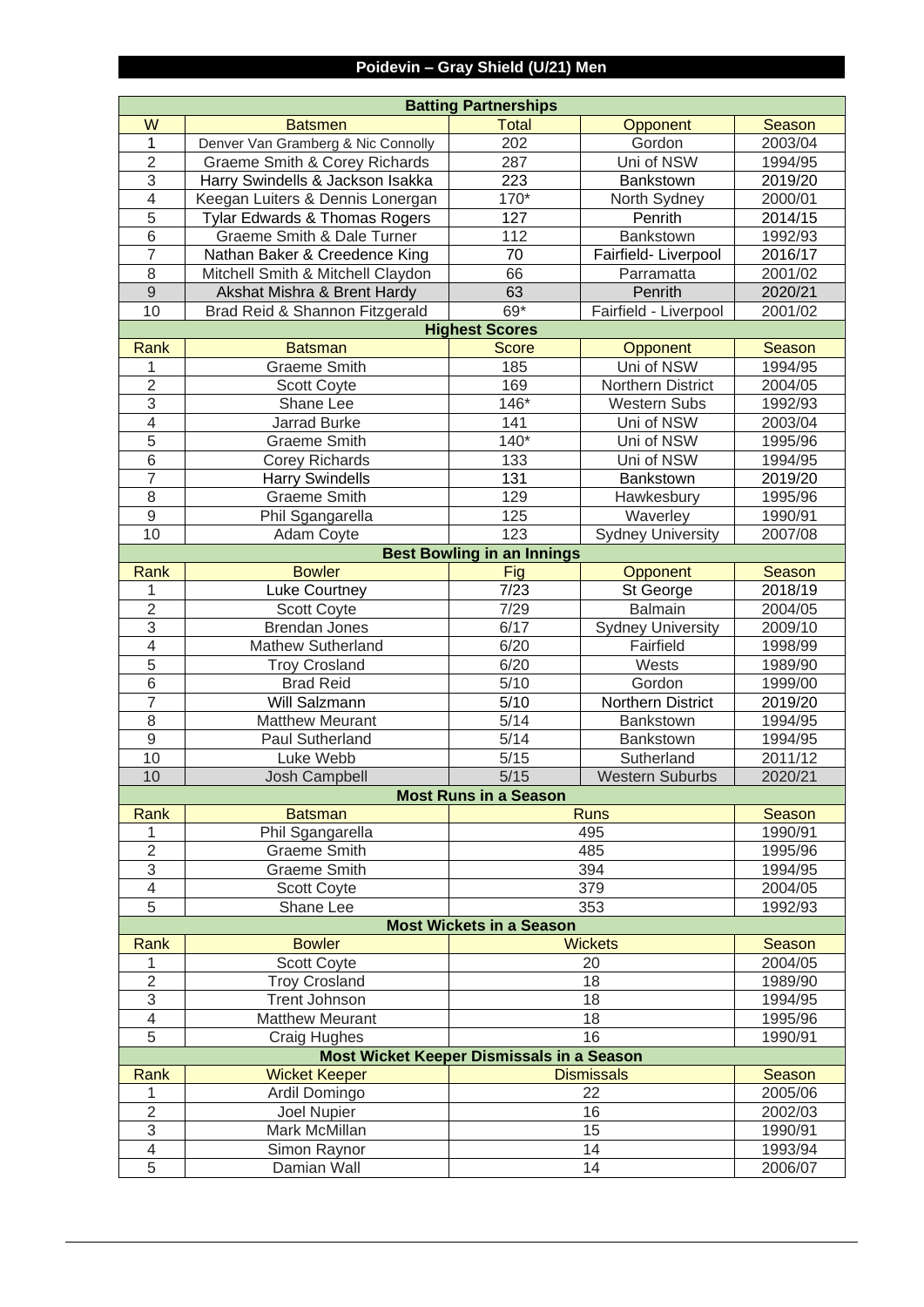## **AW Green Shield (U/16)**

|                         | <b>Batting Partnerships</b>                      |                                   |                          |           |  |  |
|-------------------------|--------------------------------------------------|-----------------------------------|--------------------------|-----------|--|--|
| W                       | <b>Batsmen</b>                                   | <b>Total</b>                      | Opponent                 | Season    |  |  |
| 1                       | Troy Yabsley & Das Jayamanne                     | 150                               | Randwick                 | 1998/99   |  |  |
| $\overline{2}$          | Dean Burke & Brad Terry                          | 115                               | Bankstown                | 1993/94   |  |  |
| $\overline{3}$          | Brad McGuire & Aaron Muir                        | 225                               | Mosman                   | 2009/10   |  |  |
| $\overline{4}$          | Kym Beazleigh & Keegan Luiters                   | 158*                              | Sutherland               | 1995/96   |  |  |
| $\overline{5}$          | Graeme Smith & David Britton                     | 166                               | Randwick                 | 1990/91   |  |  |
|                         | Ardil Domingo & Matthew Innes                    |                                   | North Sydney             | 2002/03   |  |  |
| $6\phantom{1}$          | Jack Bray & Aaryn Kornberger                     | 119                               | Bankstown                | 2013/14   |  |  |
| $\overline{7}$          | Corey Evans & James Broadbent                    | 132                               | Parramatta               | 2006/2007 |  |  |
| 8                       | Ian Wheeler & Andrew Blackman                    | 71                                | Randwick                 | 1996/1997 |  |  |
| $\overline{9}$          | Nic Connolly & Mitchell Smith                    | 83                                | <b>Western Suburbs</b>   | 1997/1998 |  |  |
| 10                      | Grant Kew & Brad Moller                          | 57                                | Uni NSW                  | 2003/2004 |  |  |
|                         |                                                  | <b>Highest Scores</b>             |                          |           |  |  |
| <b>Rank</b>             | <b>Batsman</b>                                   | <b>Score</b>                      | Opponent                 | Season    |  |  |
| 1                       | <b>Ben Maher</b>                                 | 133                               | Petersham                | 2000/01   |  |  |
| $\overline{2}$          | Adam Coyte                                       | 130                               | Randwick                 | 2005/06   |  |  |
| $\overline{3}$          | Kym Beazleigh                                    | 119                               | <b>Bankstown</b>         | 1995/96   |  |  |
| $\overline{4}$          | <b>Aarron Muir</b>                               | 118                               | Mosman                   | 2009/10   |  |  |
| $\overline{5}$          | Jayden Zahra-Smith                               | 117                               | Sutherland               | 2018/19   |  |  |
| $\overline{6}$          | Kym Beazleigh                                    | $116*$                            | Sutherland               | 1995/96   |  |  |
| $\overline{7}$          | James Phathanak                                  | 112                               | Newcastle                | 2004/05   |  |  |
| 8                       | <b>Brad McGuire</b>                              | 111                               | Mosman                   | 2009/10   |  |  |
| $\overline{9}$          | Graeme Smith                                     | 110                               | Waverley                 | 1990/91   |  |  |
| 10                      | <b>David Britton</b>                             | 109*                              | Randwick                 | 1990/91   |  |  |
|                         |                                                  | <b>Best Bowling in an Innings</b> |                          |           |  |  |
| <b>Rank</b>             | <b>Bowler</b>                                    | Fig                               | Opponent                 | Season    |  |  |
| 1                       | <b>Dylan Thomas</b>                              | 7/20                              | Gordon                   | 2001/02   |  |  |
| $\overline{2}$          | Mitchell Smith                                   | 6/8                               | Randwick                 | 1997/98   |  |  |
| $\overline{3}$          | Joshua Langford                                  | 6/23                              | Fairfield-Liverpool      | 2014/15   |  |  |
| $\overline{4}$          | <b>Matthew Sutherland</b>                        | 6/29                              | Eastern Subs             | 1997/98   |  |  |
| $\overline{5}$          | <b>Ben Bourke</b>                                | 6/40                              | Fairfield - Liverpool    | 2006/07   |  |  |
| $\overline{6}$          | Paul Sutherland                                  | 5/5                               | Petersham                | 1993/94   |  |  |
| $\overline{7}$          | <b>Scott Warren</b>                              | 5/17                              | Eastern Subs             | 2007/08   |  |  |
| $\overline{8}$          | Nathan Baker                                     | 5/17                              | Uni of NSW               | 2015/16   |  |  |
| $\overline{9}$          | Jaydyn Simmons                                   | 5/19                              | <b>Sydney University</b> | 2010/11   |  |  |
| 10                      | Nathan Castelli                                  | 5/19                              | Fairfield - Liverpool    | 2004/05   |  |  |
|                         |                                                  | <b>Most Runs in a Season</b>      |                          |           |  |  |
| Rank                    | <b>Batsman</b>                                   |                                   | <b>Runs</b>              | Season    |  |  |
| 1                       | <b>Corey Richards</b>                            |                                   | 529                      | 1990/91   |  |  |
| $\mathbf{2}$            | James Phathanak                                  |                                   | 504                      | 2004/05   |  |  |
| 3                       | Kym Beazleigh                                    |                                   | 450                      | 1995/96   |  |  |
| 4<br>5                  | <b>Adam Coyte</b>                                |                                   | 354                      | 2004/05   |  |  |
|                         | Simon Mostyn                                     | <b>Most Wickets in a Season</b>   | 349                      | 1987/88   |  |  |
| Rank                    | <b>Bowler</b>                                    |                                   | <b>Wickets</b>           | Season    |  |  |
| 1                       | <b>Matthew Sutherland</b>                        |                                   | 31                       | 1997/98   |  |  |
| $\overline{\mathbf{c}}$ | <b>Ben Bourke</b>                                |                                   | 27                       | 2006/07   |  |  |
| $\sqrt{3}$              | Nathan Castelli                                  |                                   |                          | 2004/05   |  |  |
| 4                       | Nathan Brain                                     | 20<br>19                          |                          | 2006/07   |  |  |
| $\overline{5}$          | Shane Lee                                        |                                   | 19                       | 1988/89   |  |  |
|                         | <b>Most Wicket Keeper Dismissals in a Season</b> |                                   |                          |           |  |  |
| Rank                    | <b>Wicket Keeper</b>                             |                                   | <b>Dismissals</b>        | Season    |  |  |
| 1                       | James Broadbent                                  |                                   | 31                       | 2006/07   |  |  |
| $\mathbf 2$             | <b>Marty Holland</b>                             |                                   | 27                       | 1997/98   |  |  |
| 3                       | <b>Mitchell Ferry</b>                            |                                   | 22                       | 2004/05   |  |  |
| 4                       | Joel Nupier                                      |                                   | 20                       | 2001/02   |  |  |
| 5                       | Nathan Faber                                     |                                   | 17                       | 2005/06   |  |  |
|                         |                                                  |                                   |                          |           |  |  |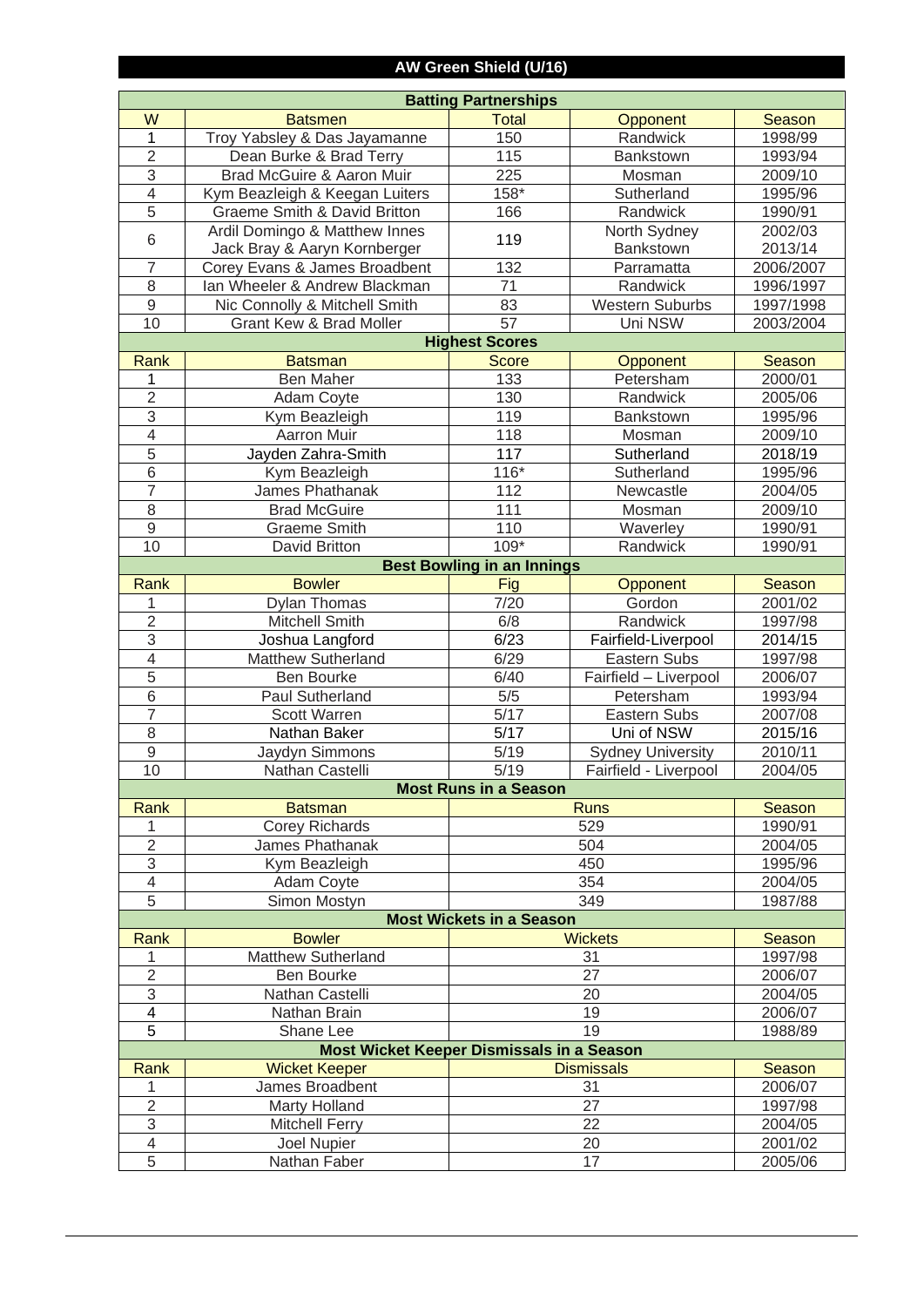#### **First Grade Women**

|                  | <b>Batting Partnerships</b>                      |                                   |                        |         |  |  |
|------------------|--------------------------------------------------|-----------------------------------|------------------------|---------|--|--|
| W                | <b>Batsmen</b>                                   | <b>Total</b>                      | Opponent               | Season  |  |  |
| $\mathbf{1}$     | Lisa Griffith & Kate Waetford                    | 189                               | <b>Eastern Subs</b>    | 2009/10 |  |  |
| $\overline{2}$   | Claire Koski & Hannah Trethewy                   | 183                               | Penrith                | 2018/19 |  |  |
| 3                | Claire Koski & Clara lemma                       | 139                               | Sydney                 | 2016/17 |  |  |
| 4                | Clare Koski & Lisa Kuschert                      | 127                               | <b>Universities</b>    | 2012/13 |  |  |
| $\overline{5}$   | Sarah Coyte & Stefanie Daffara                   | 94                                | Northern District      | 2011/12 |  |  |
| 6                | Kara Sutherland & Mel Harrison                   | 60                                | Northern District      | 2009/10 |  |  |
| $\overline{7}$   | Kelly Rowlings & Chloe Gray                      | 89                                | St George - Sutherland | 2015/16 |  |  |
| 8                | Celeste Raack & Tanya Bailey                     | 57                                | Bankstown              | 2012/13 |  |  |
| 9                | Stefanie Daffara & Kiera Perry                   | 66                                | <b>Universities</b>    | 2012/13 |  |  |
| 10               | Michelle Cole & Lyn Currell                      | 35                                |                        | 1990/91 |  |  |
|                  |                                                  | <b>Highest Scores</b>             |                        |         |  |  |
| Rank             | <b>Batsman</b>                                   | <b>Score</b>                      | Opponent               | Season  |  |  |
| 1                | Sarah Coyte                                      | $142*$                            | Northern District      | 2010/11 |  |  |
| $\overline{2}$   | Claire Koski                                     | 124                               | Sydney                 | 2016/17 |  |  |
| 3                | Claire Koski                                     | 121                               | Gordon                 | 2017/18 |  |  |
| 4                | Claire Koski                                     | 120                               | Bankstown              | 2017/18 |  |  |
| 5                | Tahlia Wilson                                    | 119                               | Penrith                | 2016/17 |  |  |
| 6                | Claire Koski                                     | 116                               | <b>Universities</b>    | 2012/13 |  |  |
| $\overline{7}$   | Sarah Coyte                                      | 112                               | Gordon                 | 2010/11 |  |  |
| 8                | Claire Koski                                     | 108                               | <b>Universities</b>    | 2018/19 |  |  |
| 9                | Sarah Coyte                                      | 106                               | Gordon                 | 2009/10 |  |  |
| 10               | Kate Waetford                                    | 106                               | Northern District      | 2009/10 |  |  |
|                  |                                                  | <b>Best Bowling in an Innings</b> |                        |         |  |  |
| Rank             | <b>Bowler</b>                                    | Fig                               | Opponent               | Season  |  |  |
| 1                | Claire Koski                                     | 7/20                              | Sydney                 | 2015/16 |  |  |
| $\overline{2}$   | Sarah Coyte                                      | 6/14                              | St George - Sutherland | 2014/15 |  |  |
| 3                | Kara Sutherland                                  | 6/15                              | Eastern Subs           | 2009/10 |  |  |
| 4                | Jo Hoveling                                      | 6/52                              | Sydney Uni             | 1990/91 |  |  |
| $\overline{5}$   | <b>Bronwyn Mitchell</b>                          | 5/8                               | Berala                 | 1987/88 |  |  |
| 6                | Hannah Darlington                                | 5/20                              | Sydney                 | 2019/20 |  |  |
| $\overline{7}$   | Sarah Coyte                                      | 5/21                              | Northern District      | 2014/15 |  |  |
| 8                | Stef Daffara                                     | 5/22                              | Penrith                | 2014/15 |  |  |
| $\boldsymbol{9}$ | Claire Koski                                     | 5/24                              | St G - Sutherland      | 2016/17 |  |  |
| 10               | Lisa Davies                                      | 5/68                              | Berala                 | 1990/91 |  |  |
|                  |                                                  | <b>Most Runs in a Season</b>      |                        |         |  |  |
| Rank             | <b>Batsman</b>                                   |                                   | <b>Runs</b>            | Season  |  |  |
| 1                | Sarah Coyte                                      |                                   | 481                    | 2010/11 |  |  |
| $\overline{2}$   | Stef Daffara                                     |                                   | 474                    | 2015/16 |  |  |
| 3                | Claire Koski                                     |                                   | 421                    | 2011/12 |  |  |
| 4                | Stefanie Daffara                                 |                                   | 414                    | 2014/15 |  |  |
| 5                | Lisa Davies                                      |                                   | 408                    | 1990/91 |  |  |
|                  |                                                  | <b>Most Wickets in a Season</b>   |                        |         |  |  |
| Rank             | <b>Bowler</b>                                    |                                   | <b>Wickets</b>         | Season  |  |  |
| 1                | <b>Celeste Raack</b>                             |                                   | 26                     | 2010/11 |  |  |
| $\overline{2}$   | Claire Koski                                     |                                   | 24                     | 2015/16 |  |  |
| 3                | Kate Waetford                                    |                                   | 22                     | 2009/10 |  |  |
| 4                | Marj Berry                                       |                                   | 19                     | 1987/88 |  |  |
| 5                | Sarah Coyte                                      |                                   | 15                     | 2014/15 |  |  |
|                  | <b>Most Wicket Keeper Dismissals in a Season</b> |                                   |                        |         |  |  |
| Rank             | <b>Wicket Keeper</b>                             |                                   | <b>Dismissals</b>      | Season  |  |  |
| 1                | Mel Harrison                                     |                                   | 13                     | 2009/10 |  |  |
| $\overline{2}$   | Mel Harrison                                     |                                   | 11                     | 2009/10 |  |  |
| 3                | Hannah Trethewy                                  |                                   | 10                     | 2015/16 |  |  |
| 4                | Hannah Trethewy                                  |                                   | 9<br>8                 | 2017/18 |  |  |
| 5                | <b>Mel Harrison</b>                              |                                   | 2010/11                |         |  |  |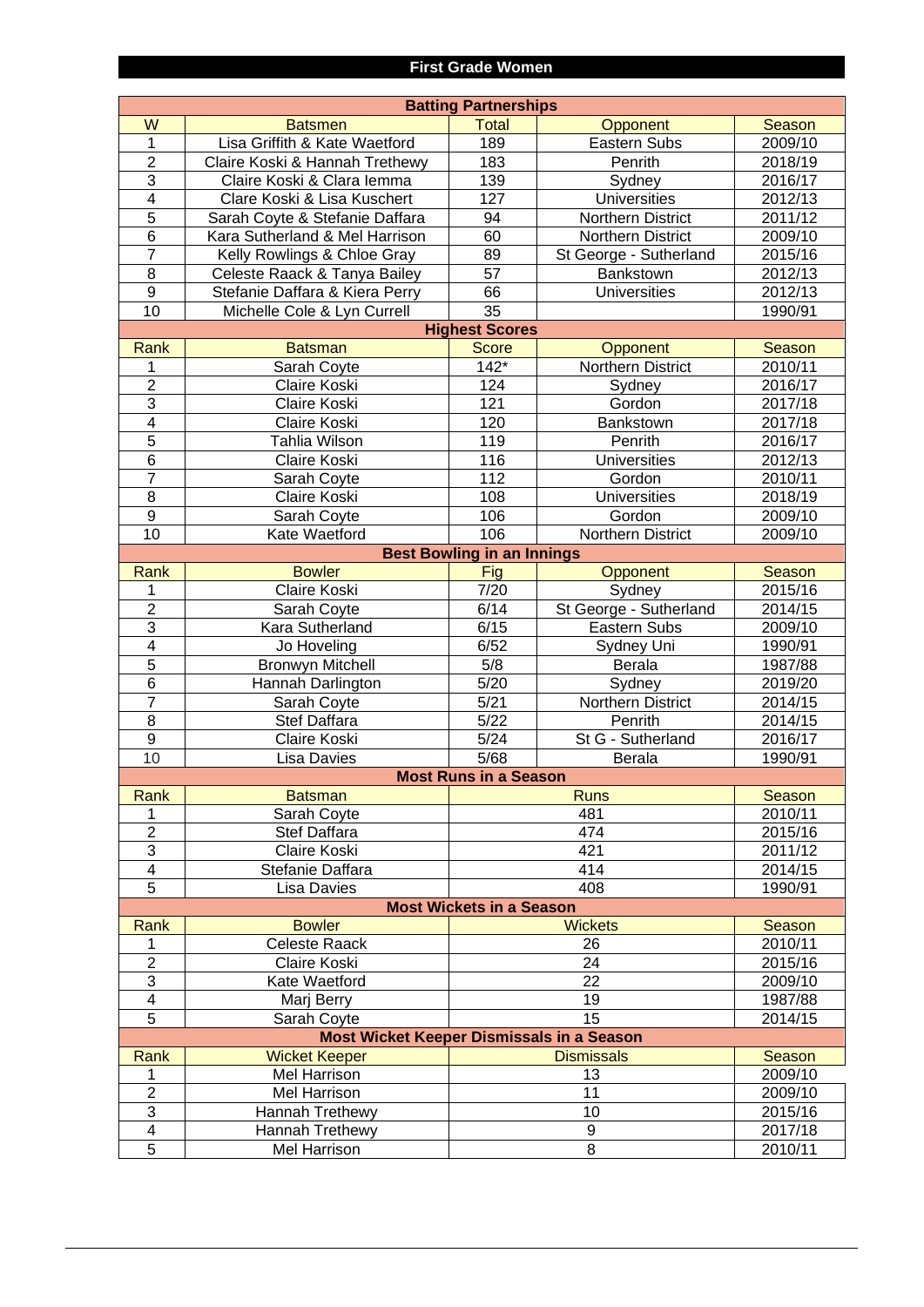|                          |                                           | <b>Batting Partnerships</b>       |                        |               |
|--------------------------|-------------------------------------------|-----------------------------------|------------------------|---------------|
| W                        | <b>Batsmen</b>                            | <b>Total</b>                      | Opponent               | <b>Season</b> |
| $\mathbf 1$              | Sarah Coyte & Kate Waetford               | 125                               | St George - Sutherland | 2013/14       |
| $\overline{2}$           | Clara Iemma & Tahlia Wilson               | 124                               | Bankstown              | 2016/17       |
| $\overline{3}$           | Kate Waetford & Naomi Stalenberg          | 78                                | Gordon                 | 2012/13       |
| $\overline{\mathbf{4}}$  | Stef Daffara & Hannah Trethewy            | 53                                | Gordon                 | 2013/14       |
| $\overline{5}$           | Kayla Burton & Lauren Cheatle             | 50                                | <b>Universities</b>    | 2018/19       |
| 6                        | Melissa Harrison & Stef Daffara           | 36                                | St George - Sutherland | 2012/13       |
| $\overline{7}$           | No partnership > 25                       |                                   |                        |               |
| 8                        | Yardley Polsen & Belinda Vakarewa         | 40                                | St George - Sutherland | 2018/19       |
| $\overline{9}$           | Jenifer Byrnes & Naomi Stalenberg         | $\overline{37}$                   | Sydney                 | 2012/13       |
| 10                       | No partnership > 25                       |                                   |                        |               |
|                          |                                           | <b>Highest Scores</b>             |                        |               |
| <b>Rank</b>              | <b>Batsman</b>                            | <b>Score</b>                      | Opponent               | Season        |
| 1                        | Claire Koski                              | 89                                | Northern District      | 2013/14       |
| $\overline{2}$           | Sarah Coyte                               | $86*$                             | Northern District      | 2014/15       |
| $\overline{3}$           | Kate Waetford                             | $83*$                             | Northern District      | 2011/12       |
| $\overline{\mathcal{A}}$ | Claire Koski                              | $74*$                             | <b>Universities</b>    | 2016/17       |
| $\overline{5}$           | Sarah Coyte                               | 73                                | St George - Sutherland | 2013/14       |
| 6                        | Kate Wateford                             | $\overline{71}$                   | St George - Sutherland | 2013/14       |
| $\overline{7}$           | Kate Wateford                             | 70                                | Sydney                 | 2013/14       |
| $\overline{8}$           | Fiona Penny                               | 69                                | Northern District      | 2013/14       |
| 9                        | Clara lemma                               | 66                                | Gordon                 | 2016/17       |
| 10                       | Kate Wateford                             | 64                                | Sydney                 | 2013/14       |
|                          |                                           | <b>Best Bowling in an Innings</b> |                        |               |
| Rank                     | <b>Bowler</b>                             | Fig                               | Opponent               | Season        |
| 1                        | Jennifer Byrnes                           | 6/7                               | Sydney                 | 2012/13       |
| $\overline{2}$           | Claire Koski                              | 6/8                               | <b>Universities</b>    | 2016/17       |
| $\overline{3}$           | <b>Celeste Raack</b>                      | 4/18                              | Bankstown              | 2013/14       |
| $\overline{\mathcal{A}}$ | Naomi Woods                               | 4/18                              | St George - Sutherland | 2016/17       |
| $\overline{5}$           | <b>Yardley Polsen</b>                     | 4/24                              | Penrith                | 2018/19       |
| 6                        | <b>Celeste Raack</b>                      | 3/9                               | <b>Universities</b>    | 2012/13       |
| $\overline{7}$           | <b>Yardley Polsen</b>                     | $\frac{1}{3/12}$                  | Northern District      | 2016/17       |
| 8                        | Claire Koski                              | 3/12                              | Sydney                 | 2015/16       |
| $\mathsf g$              | Clara lemma                               | 3/13                              | Penrith                | 2016/17       |
| 10                       | Sarah Coyte                               | 3/14                              | Northern District      | 2014/15       |
|                          |                                           | <b>Most Runs in a Season</b>      |                        |               |
| Rank                     | <b>Batsman</b>                            |                                   | <b>Runs</b>            | Season        |
| 1                        | Clara lemma                               |                                   | 269                    | 2016/17       |
| $\overline{2}$           | Kate Waetford                             |                                   | 263                    | 2013/14       |
| 3                        | Tahlia Wilson                             |                                   | 202                    | 2015/16       |
| 4                        | Naomi Stalenberg                          |                                   | 177                    | 2012/13       |
| $\overline{5}$           | Claire Koski                              |                                   | 165                    | 2013/14       |
|                          |                                           | <b>Most Wickets in a Season</b>   |                        |               |
| Rank                     | <b>Bowler</b>                             |                                   | <b>Wickets</b>         | Season        |
| 1                        | Claire Koski                              |                                   | 14                     | 2016/17       |
| $\overline{2}$           | <b>Yardley Polsen</b>                     |                                   | 14                     | 2016/17       |
| 3                        | Sophie Heath                              |                                   | 14                     | 2015/16       |
| 4                        | Naomi Stalenberg                          |                                   | 12                     | 2013/14       |
| $\overline{5}$           | <b>Celeste Raack</b>                      |                                   | 9                      | 2012/13       |
|                          | Most Wicket Keeper Dismissals in a Season |                                   |                        |               |
| Rank                     | <b>Wicket Keeper</b>                      |                                   | <b>Dismissals</b>      | Season        |
| 1                        | Melissa Harrison                          |                                   | $\overline{7}$         | 2012/13       |
| $\overline{2}$           | Hannah Trethewy                           |                                   | 6                      | 2016/17       |
| $\overline{3}$           | Hannah Trethewy                           |                                   | 6                      | 2018/19       |
| 4                        | Claire Koski                              |                                   | $\overline{5}$<br>4    | 2013/14       |
| $\overline{5}$           | <b>Hannah Trethewy</b>                    |                                   | 2020/21                |               |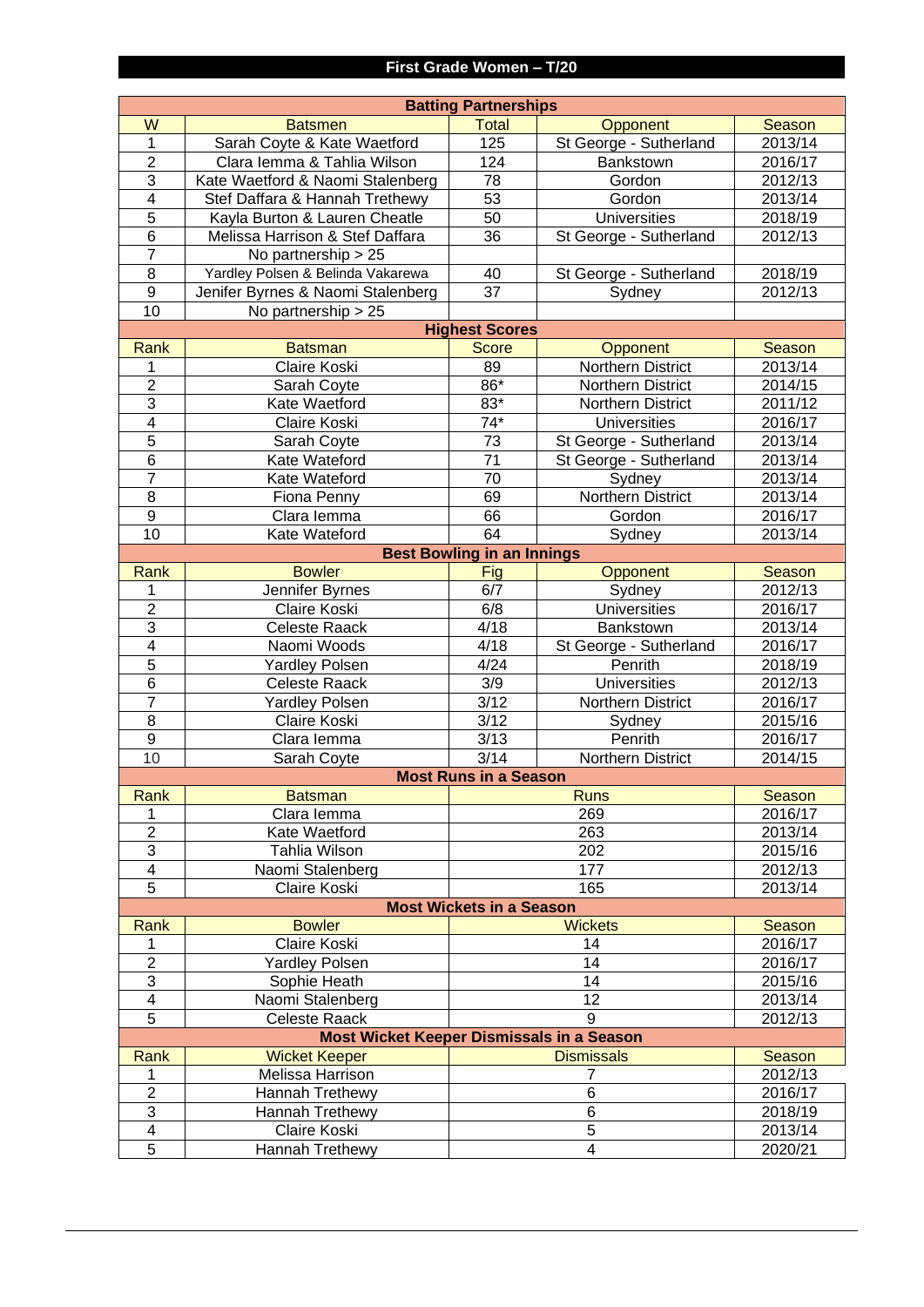#### **Second Grade Women**

| <b>Batting Partnerships</b>                      |                                   |                                   |                          |                    |  |
|--------------------------------------------------|-----------------------------------|-----------------------------------|--------------------------|--------------------|--|
| W                                                | <b>Batsmen</b>                    | <b>Total</b>                      | Opponent                 | <b>Season</b>      |  |
| $\overline{1}$                                   | Denise Emmerson & Lisa Davies     | 189                               |                          | 1987/88            |  |
| $\overline{2}$                                   | Rebecca Miller & Kelsey Miller    | 150                               | Penrith                  | 2012/13            |  |
| $\overline{3}$                                   | Karen Hoad & Rebecca Miller       | 116                               | Parramatta               | 2012/13            |  |
| $\overline{4}$                                   | Tanya Bailey & Sarah Abdulwahab   | 90                                | Gordon                   | 2017/18            |  |
| $\overline{5}$                                   | Sarah Staples & Jess Marsh        | 249                               | Parramatta               | 2016/17            |  |
| $\overline{6}$                                   | Karen Hoad & Rebecca Miller       | 103                               | <b>Universities</b>      | 2010/11            |  |
| $\overline{7}$                                   | Keira Perry & Katherine Harris    | 76                                | Gordon                   | 2012/13            |  |
| $\overline{8}$                                   | Ariel Leonard & Monique Jackson   | $\overline{57}$                   | Sydney                   | 2010/11            |  |
| $\overline{9}$                                   | Jess Marsh & Stephanie Ellsmore   | $\overline{76}$                   | <b>Universities</b>      | 2016/17            |  |
| 10                                               | Tanya Bailey & Kim Bevan          | 58                                | Gordon                   | 2015/16            |  |
|                                                  |                                   | <b>Highest Scores</b>             |                          |                    |  |
| Rank                                             | <b>Batsman</b>                    | <b>Score</b>                      | <b>Opponent</b>          | Season             |  |
| 1                                                | Sarah Coyte                       | $140*$                            | Parramatta               | 2006/07            |  |
| $\overline{2}$                                   | Sarah Beard                       | $137*$                            |                          | 2006/07            |  |
| $\overline{3}$                                   | Sarah Coyte                       | 137                               | <b>Balmain</b>           | 2005/06            |  |
| $\overline{4}$                                   | Lisa Davies                       | $125*$                            | United                   | 1988/89            |  |
| $\overline{5}$                                   | Melinda Burton                    | $120*$                            |                          | 1993/94            |  |
| $\overline{6}$                                   | Lisa Davies                       | 108                               | Berala                   | 1988/89            |  |
| $\overline{7}$                                   | <b>Kelsey Miller</b>              | $107*$                            | Sydney                   | 2013/14            |  |
| $\overline{8}$                                   | <b>Kelsey Miller</b>              | 105                               | Penrith                  | 2012/13            |  |
| $\overline{9}$                                   | <b>Lisa Davies</b>                | $102*$                            |                          | 1989/90            |  |
| 10                                               | Melinda Burton                    | $102*$                            |                          | 1993/94            |  |
|                                                  |                                   | <b>Best Bowling in an Innings</b> |                          |                    |  |
| Rank                                             | <b>Bowler</b>                     | Fig                               | <b>Opponent</b>          | Season             |  |
| 1                                                | Lyn Currell                       | 8/45                              | Bankstown                | 1989/90            |  |
| $\overline{2}$                                   | Karen Hoad                        | 7/68                              | Gordon                   | 1992/93            |  |
| $\overline{3}$                                   | Naomi Woods                       | 6/1                               | Gordon                   | 2016/17            |  |
| $\overline{4}$<br>$\overline{5}$                 | <b>Corrine Loader</b>             | 6/11                              | Gordon                   | 2011/12            |  |
| $\overline{6}$                                   | Jo Hoveling                       | 6/14<br>6/15                      | <b>Sydney University</b> | 1993/94            |  |
| $\overline{7}$                                   | Carol Unwin<br><b>Lisa Davies</b> | 6/24                              | Sutherland<br>Berala     | 1994/95<br>1994/95 |  |
| $\overline{8}$                                   | <b>Jessica MacFetters</b>         | 6/31                              | <b>Universities</b>      | 2013/14            |  |
| $\overline{9}$                                   | Carol Unwin                       | 6/57                              |                          | 1985/86            |  |
| 10                                               | <b>Lisa Davies</b>                | 5/5                               | Gordon                   | 1988/89            |  |
|                                                  |                                   | <b>Most Runs in a Season</b>      |                          |                    |  |
| Rank                                             | <b>Batsman</b>                    |                                   |                          | Season             |  |
| 1                                                | Sarah Coyte                       |                                   | <b>Runs</b><br>836       |                    |  |
| $\overline{2}$                                   | <b>Kelsey Miller</b>              | 588                               |                          | 2005/06<br>2012/13 |  |
| 3                                                | Melinda Burton                    | 556                               |                          | 1993/94            |  |
| $\overline{4}$                                   | Lisa Davies                       | 509                               |                          | 1989/90            |  |
| $\overline{5}$                                   | Claire Koski                      | 503                               |                          | 2005/06            |  |
|                                                  |                                   | <b>Most Wickets in a Season</b>   |                          |                    |  |
| Rank                                             | <b>Bowler</b>                     |                                   | <b>Wickets</b>           | Season             |  |
|                                                  | Lisa Davies                       | 41                                |                          | 1995/96            |  |
| $\overline{2}$                                   | Ariel Leonard                     | 38                                |                          | 2005/06            |  |
| 3                                                | Lyn Currell                       | 32                                |                          | 1989/90            |  |
| $\overline{4}$                                   | <b>Lisa Davies</b>                | 30                                |                          | 1994/95            |  |
| $\overline{5}$                                   | H Kerrigan / Ariel Leonard        | 25                                |                          | 05/06 06/07        |  |
| <b>Most Wicket Keeper Dismissals in a Season</b> |                                   |                                   |                          |                    |  |
| Rank                                             | <b>Wicket Keeper</b>              |                                   | <b>Dismissals</b>        | Season             |  |
| 1                                                | Sarah Beard                       | 18                                |                          | 2010/11            |  |
| $\overline{2}$                                   | Claire Koski                      | 15                                |                          | 2005/06            |  |
| 3                                                | Sarah Beard                       | 15                                |                          | 2010/11<br>1985/86 |  |
| $\overline{\mathcal{A}}$                         | Kim Sutton                        |                                   | 12                       |                    |  |
| $\overline{5}$                                   | Sarah Abdulwahab                  | 11                                |                          | 2017/18            |  |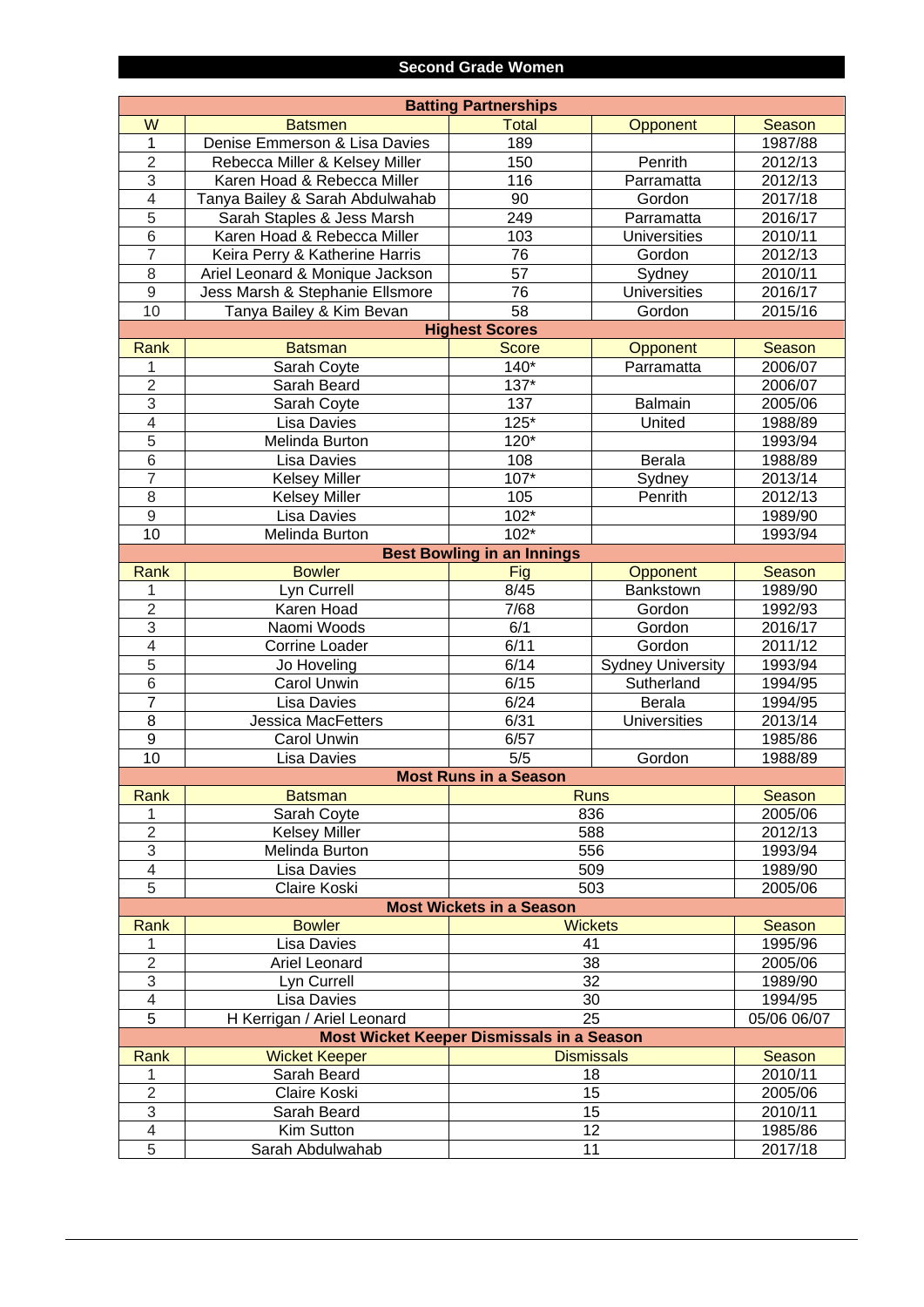#### **Third Grade Women**

| <b>Batting Partnerships</b>                                 |                                 |                                   |                     |               |  |
|-------------------------------------------------------------|---------------------------------|-----------------------------------|---------------------|---------------|--|
| W                                                           | <b>Batsmen</b>                  | <b>Total</b>                      | Opponent            | <b>Season</b> |  |
| 1                                                           | Kylie Bladen & Wendy Loveday    | $219*$                            | North Sydney        | 1987/88       |  |
| $\overline{2}$                                              | Emma Barry & Leanne Wardale     | 166                               | <b>Universities</b> | 2020/21       |  |
| 3                                                           | Katie Jamieson & Colette Toplis | 107                               |                     | 1994/95       |  |
| $\overline{4}$                                              | Deb Nelson & Leanne Williams    | 94                                |                     | 1995/96       |  |
| $\overline{5}$                                              | Leanne Wardale & Amanda Wilson  | 103                               | <b>Universities</b> | 2018/19       |  |
| 6                                                           | Lisa Bright & Belinda Allard    | 80*                               |                     | 1993/94       |  |
| $\overline{7}$                                              | Chloe Gray & Emily Fuller       | 70                                | Banksown            | 2020/21       |  |
| 8                                                           | Julie Fogarty & Lesley Taylor   | 47                                |                     | 1986/87       |  |
| 9                                                           | Eliza Mallitt & Kirsten Funston | 33                                | Gordon              | 2017/18       |  |
| 10                                                          | Katie Jamieson & Rose Bass      | 30                                |                     | 1994/95       |  |
|                                                             |                                 | <b>Highest Scores</b>             |                     |               |  |
| Rank                                                        | <b>Batsman</b>                  | <b>Score</b>                      | Opponent            | Season        |  |
| 1                                                           | Kylie Bladen                    | 106*                              | North Sydney        | 1987/88       |  |
| $\overline{2}$                                              | Sarah Beard                     | $105*$                            | Gordon              | 2004/05       |  |
| 3                                                           | Sophie Tomarcio                 | 97                                | St George           | 2004/05       |  |
| $\overline{4}$                                              | Sophie Tomarcio                 | 94                                | Gordon              | 2004/05       |  |
| 5                                                           | Cindy Reid                      | 90                                | North Sydney        | 1995/96       |  |
| $\overline{6}$                                              | Sarah Beard                     | 88                                | St George           | 2004/05       |  |
| $\overline{7}$                                              | Sarah Coyte                     | 82                                |                     | 2003/04       |  |
| 8                                                           | Sophie Tomarcio                 | 79                                |                     | 2003/04       |  |
| 9                                                           | <b>Colette Topliss</b>          | $78*$                             | Berala              | 1994/95       |  |
| 10                                                          | <b>Yardley Polsen</b>           | $\overline{72^*}$                 | <b>Universities</b> | 2015/16       |  |
|                                                             |                                 | <b>Best Bowling in an Innings</b> |                     |               |  |
| Rank                                                        | <b>Bowler</b>                   | Fig                               | Opponent            | Season        |  |
| 1                                                           | <b>Eliza Mallitt</b>            | 6/5                               | <b>Universities</b> | 2020/21       |  |
| $\overline{2}$                                              | Rosemary Bass                   | 6/11                              | Sutherland          | 1994/95       |  |
| 3                                                           | Julie Muir                      | 6/23                              | Sutherland          | 1995/96       |  |
| $\overline{4}$                                              | Lynn Currell                    | 5/7                               | <b>Balmain</b>      | 1987/88       |  |
| $\overline{5}$                                              | <b>Heather Barling</b>          | 5/9                               | Macquarie Uni       | 1995/96       |  |
| 6                                                           | <b>Kimberley Cook</b>           | 5/9                               | Balmain             | 2004/05       |  |
| $\overline{7}$                                              | <b>Belinda Allard</b>           | 5/11                              | Bankstown           | 1994/95       |  |
| 8                                                           | <b>Heather Barling</b>          | 5/13                              | Gordon              | 1995/96       |  |
| 9                                                           | <b>Heather Barling</b>          | 5/15                              | Gordon              | 1995/96       |  |
| 10                                                          | Deb Nelson                      | 5/16                              | North Sydney        | 1995/96       |  |
|                                                             |                                 | <b>Most Runs in a Season</b>      |                     |               |  |
| Rank                                                        | <b>Batsman</b>                  |                                   | <b>Runs</b>         | Season        |  |
| 1                                                           | Sophie Tomarcio                 |                                   | 571                 | 2003/04       |  |
| $\overline{2}$                                              | Sarah Coyte                     | 428                               |                     | 2003/04       |  |
| 3                                                           | <b>Collette Toplis</b>          | 426                               |                     | 1994/95       |  |
| 4                                                           | Carol Unwin                     | 413                               |                     | 1993/94       |  |
| 5                                                           | Cindy Reid                      | 388                               |                     | 1995/96       |  |
|                                                             |                                 | <b>Most Wickets in a Season</b>   |                     |               |  |
| Rank                                                        | <b>Bowler</b>                   |                                   | <b>Wickets</b>      | Season        |  |
| 1                                                           | Samantha Flevil                 |                                   | 15                  | 1995/96       |  |
| $\overline{2}$                                              | Samantha Flevil                 | 9                                 |                     | 1994/95       |  |
| 3                                                           | Georgina Dudacek                | 8                                 |                     | 1987/88       |  |
| 4                                                           | Sophie Tomarcio                 | 8                                 |                     | 2003/04       |  |
| 5                                                           | Georgina Dudacek                |                                   | $\overline{7}$      | 1987/88       |  |
| <b>Most Wicket Keeper Dismissals in a Season</b>            |                                 |                                   |                     |               |  |
| <b>Wicket Keeper</b><br><b>Dismissals</b><br>Season<br>Rank |                                 |                                   |                     |               |  |
| 1                                                           | Kim Bevan                       | 16                                |                     | 2018/19       |  |
| $\overline{2}$                                              | Samantha Flevil                 | 15                                |                     | 1995/96       |  |
| 3                                                           | Samantha Flevil                 |                                   | 9                   | 1994/95       |  |
| 4                                                           | Georgina Dudacek                | 8                                 |                     | 1987/88       |  |
| 5                                                           | Sophie Tomarcio                 | 8                                 |                     | 2003/04       |  |
|                                                             |                                 |                                   |                     |               |  |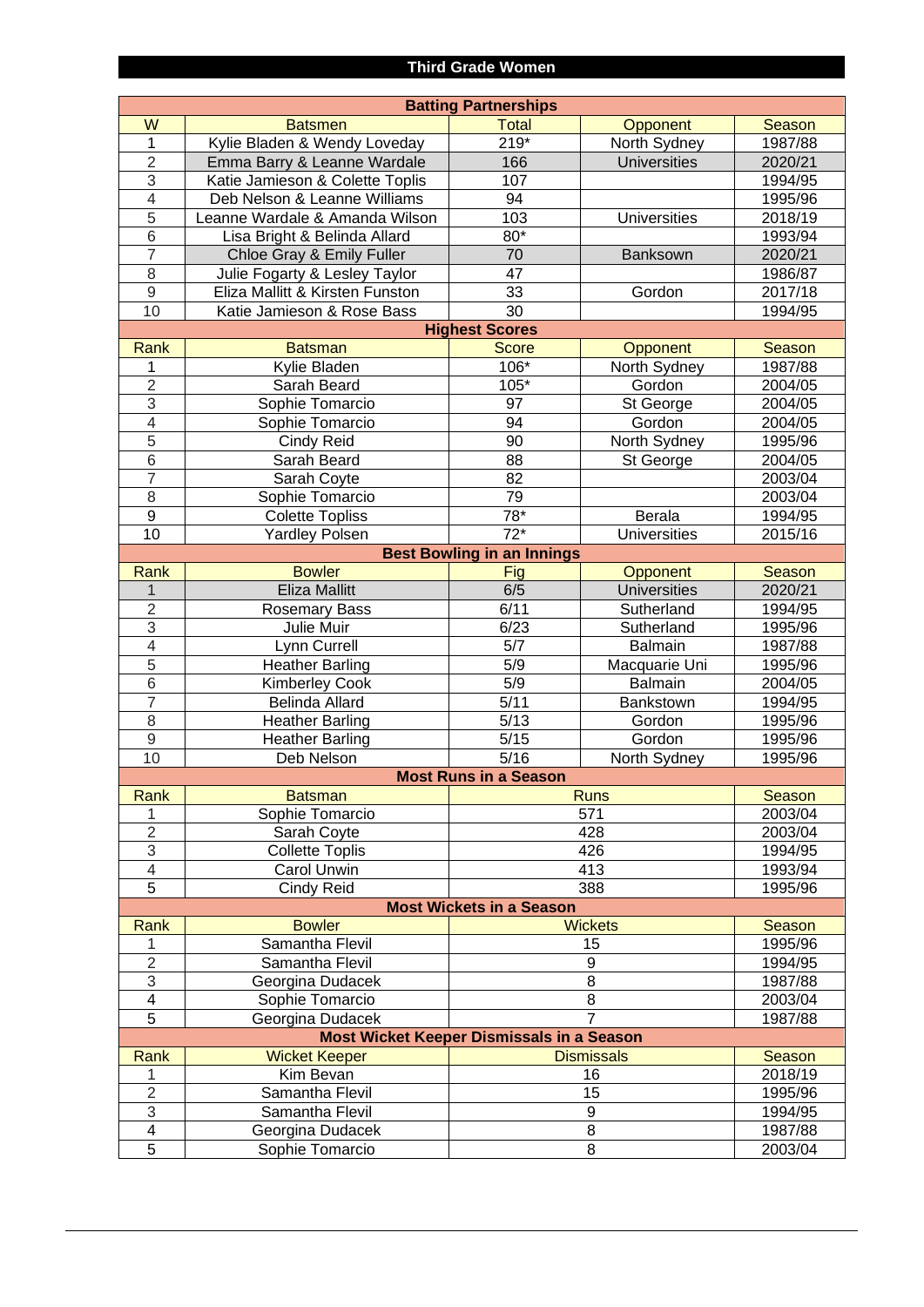#### **Fourth Grade Women**

| <b>Batting Partnerships</b>                      |                                 |                                   |                  |         |  |
|--------------------------------------------------|---------------------------------|-----------------------------------|------------------|---------|--|
| W                                                | <b>Batsmen</b>                  | <b>Total</b>                      | Opponent         | Season  |  |
| $\overline{1}$                                   | Jenny Wilton & Grace Prophet    | 76                                | Gordon           | 1987/88 |  |
| $\overline{2}$                                   | Joanne McKell & Kathy Piesley   | 123                               |                  | 1986/87 |  |
| $\overline{3}$                                   | Joanne McKell & Nicole Campbell | 55                                | Gordon           | 1987/88 |  |
| $\overline{\mathbf{4}}$                          | Tracey Brown & Leonie Marsden   | 74                                |                  | 1985/86 |  |
| $\overline{5}$                                   | Jane Cox & Grace Prophet        | 89                                | <b>Berala</b>    | 1987/88 |  |
| $\overline{6}$                                   | Louise Green & Georgina Dudacek | $\overline{57}$                   |                  | 1985/86 |  |
| $\overline{7}$                                   | Alyson Annan Georgina Dudacek   | $\overline{36}$                   |                  | 1985/86 |  |
| $\overline{8}$                                   | Gail Wilson & Rochelle Roe      | $\overline{42}$                   |                  | 1986/87 |  |
| $\overline{9}$                                   | Chris Millman & Julie Seeney    | $32*$                             |                  | 1986/87 |  |
| 10                                               | Joanne McKell & Louise Green    | 26                                |                  | 1986/87 |  |
|                                                  |                                 | <b>Highest Scores</b>             |                  |         |  |
| Rank                                             | <b>Batsman</b>                  | <b>Score</b>                      | Opponent         | Season  |  |
| 1                                                | <b>Tracey Brown</b>             | $101*$                            |                  | 1985/86 |  |
| $\overline{2}$                                   | Kylie Bladen                    | 60                                | North Sydney     | 1986/87 |  |
| $\overline{3}$                                   | Joanne McKell                   | 54                                | Gordon           | 1986/87 |  |
| $\overline{\mathbf{4}}$                          | Chris Millman                   | 53                                | Sylvania         | 1986/87 |  |
| $\overline{5}$                                   | Lynn Currell                    | $52*$                             | Bankstown        | 1986/87 |  |
| $\overline{6}$                                   | Claire Koski                    | $52*$                             |                  | 2004/05 |  |
| $\overline{7}$                                   | Joanne McKell                   | $\overline{51}^*$                 | Sylvania         | 1986/87 |  |
| $\overline{8}$                                   | Claire Koski                    | $\overline{51}^*$                 | Hornsby          | 2004/05 |  |
| $\overline{9}$                                   |                                 | $51*$                             |                  | 2004/05 |  |
| 10                                               | <b>Tammy Northey</b>            | $\overline{51}^*$                 |                  |         |  |
|                                                  | Kelly Brown                     |                                   |                  | 2004/05 |  |
|                                                  |                                 | <b>Best Bowling in an Innings</b> |                  |         |  |
| Rank                                             | <b>Bowler</b>                   | Fig                               | Opponent         | Season  |  |
| 1                                                | Wendy Loveday                   | 7/4                               |                  | 1986/87 |  |
| $\overline{2}$                                   | Wendy Loveday                   | 7/12                              |                  | 1986/87 |  |
| $\overline{3}$                                   | Jane Galvin                     | 7/19                              | <b>Bankstown</b> | 1989/90 |  |
| $\overline{4}$                                   | Chris Millman                   | 6/5                               |                  | 1986/87 |  |
| $\overline{5}$                                   | Julia Fogarty                   | 6/12                              | Caringbah        | 1989/90 |  |
| $\overline{6}$                                   | Wendy Loveday                   | 6/18                              |                  | 1986/87 |  |
| $\overline{7}$                                   | Julie Fogarty                   | 5/11                              |                  | 1986/87 |  |
| $\overline{8}$                                   | Jane Galvin                     | 5/11                              | Caringbah        | 1989/90 |  |
| $\overline{9}$                                   | Wendy Loveday                   | $\overline{5}/17$                 |                  | 1986/87 |  |
| 10                                               | Cathy Thebridge                 | 4/6                               | Bankstown        | 1989/90 |  |
|                                                  |                                 | <b>Most Runs in a Season</b>      |                  |         |  |
| Rank                                             | <b>Batsman</b>                  | <b>Runs</b>                       |                  | Season  |  |
| 1                                                | Claire Koski                    | 526                               |                  | 2004/05 |  |
| $\overline{2}$                                   | <b>Tracey Brown</b>             | 403                               |                  | 1985/86 |  |
| $\overline{3}$                                   | <b>Grace Prophet</b>            | 348                               |                  | 1989/90 |  |
| $\overline{\mathbf{4}}$                          | Cathy Thebridge                 | 331                               |                  | 1989/90 |  |
| $\overline{5}$                                   | <b>Grace Prophet</b>            | 316                               |                  | 1987/88 |  |
| <b>Most Wickets in a Season</b>                  |                                 |                                   |                  |         |  |
| Rank                                             | <b>Bowler</b>                   | <b>Wickets</b>                    |                  | Season  |  |
| 1                                                | <b>Tracey Brown</b>             | 48                                |                  | 1985/86 |  |
| $\overline{2}$                                   | Chris Millman                   | 44                                |                  | 1985/86 |  |
| $\overline{3}$                                   | Chris Millman                   | 42                                |                  | 1986/87 |  |
| 4                                                | Jane Galvin                     | 34                                |                  | 1989/90 |  |
| $\overline{5}$                                   | Stephanie Kite                  | $\overline{31}$                   |                  | 1987/88 |  |
| <b>Most Wicket Keeper Dismissals in a Season</b> |                                 |                                   |                  |         |  |
| Rank                                             | <b>Wicket Keeper</b>            | <b>Dismissals</b>                 |                  | Season  |  |
| 1                                                | Georgina Dudacek                | 15                                |                  | 1985/86 |  |
| $\overline{2}$                                   | <b>Grace Prophet</b>            | $\overline{7}$                    |                  | 1987/88 |  |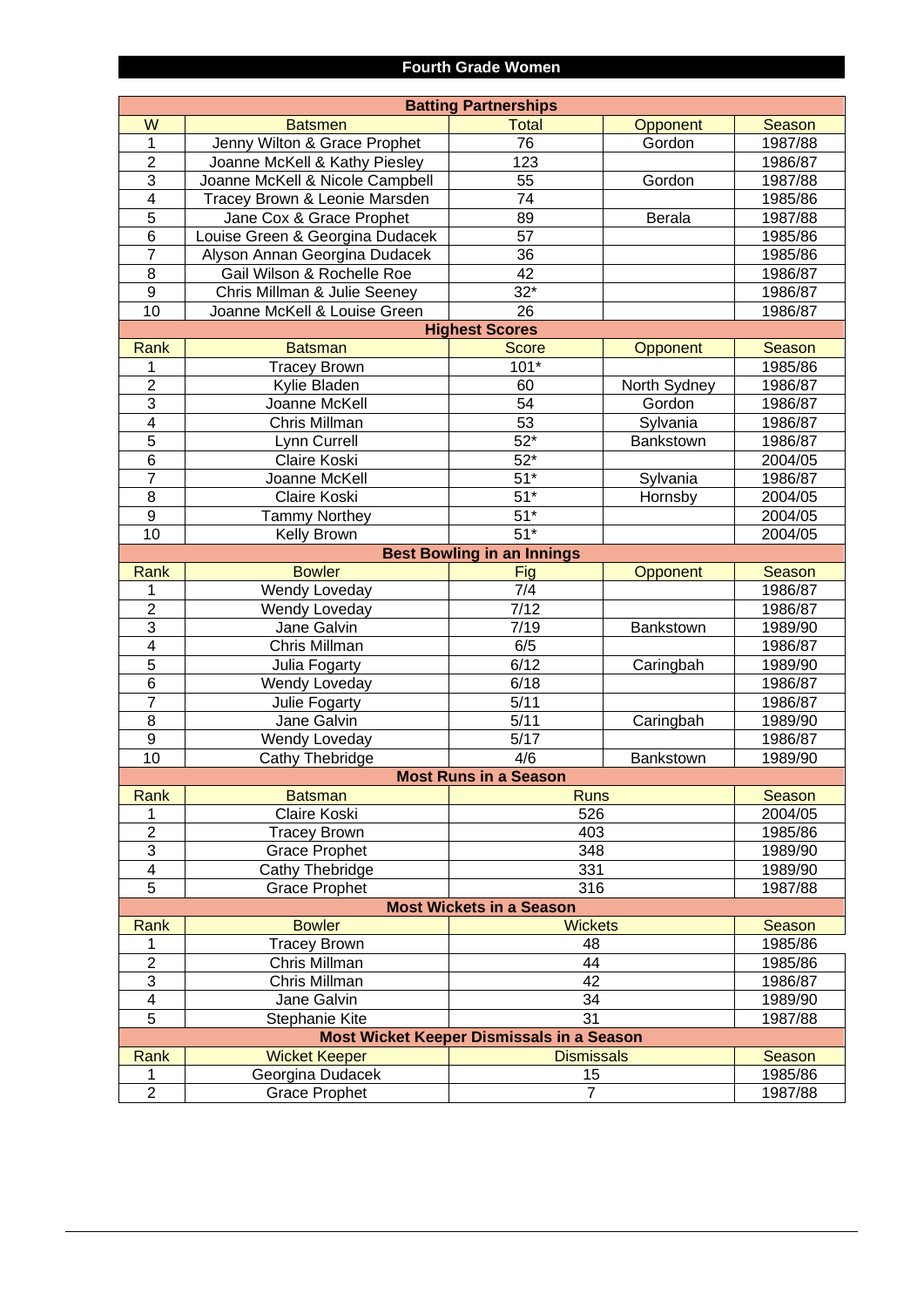## **Brewer Shield (U/17 Girls)**

| <b>Batting Partnerships</b>                                        |                                           |                                   |                     |                   |  |  |
|--------------------------------------------------------------------|-------------------------------------------|-----------------------------------|---------------------|-------------------|--|--|
| W                                                                  | <b>Batsmen</b>                            | <b>Total</b>                      | Opponent            | <b>Season</b>     |  |  |
| $\mathbf{1}$                                                       | Lauren Toovey & Celeste Raack             | 103                               | Northern District   | 2006/07           |  |  |
| $\overline{2}$                                                     | Kayla Burton & Jade Stein                 | 111                               | Northern District   | 2017/18           |  |  |
| $\overline{3}$                                                     | Tracey McGrath & Maeghan Robinson         | 83                                | Bankstown           | 2014/15           |  |  |
| $\overline{4}$                                                     | Hannah Trethewy & Chloe Gray              | 64                                | Penrith             | 2012/13           |  |  |
| $\overline{5}$                                                     | Sarah Abdulwahab & Sarah Young            | $\overline{73}$                   | Sydney              | 2017/18           |  |  |
| $\overline{6}$                                                     | Sophie Buda & Ashley O'Brien              | 82                                | Penrith             | 2020/21           |  |  |
| $\overline{7}$                                                     | Emily Hollis & Kayla Burton               | 62                                | Northern District   | 2015/16           |  |  |
| 8                                                                  | Mikaylah John & Indiana Garrard           | 41                                | <b>Universities</b> | 2018/19           |  |  |
| $\overline{9}$                                                     | Rebecca & Stephanie Ellsmore              | 44                                | Northern District   | 2014/15           |  |  |
| 10                                                                 | Bethany Jenkins & Tahlia Wilson           | 18                                |                     | 2014/15           |  |  |
|                                                                    |                                           | <b>Highest Scores</b>             |                     |                   |  |  |
| Rank                                                               | <b>Batsman</b>                            | <b>Score</b>                      | Opponent            | Season            |  |  |
| 1                                                                  | Mikayla John                              | 86*                               | <b>Universities</b> | 2018/19           |  |  |
| $\overline{2}$                                                     | Lauren Cheatle                            | $\overline{77}^*$                 | Penrith             | 2012/13           |  |  |
| $\overline{3}$                                                     | Chloe Gray                                | 69                                | Penrith             | 2012/13           |  |  |
| $\overline{\mathcal{L}}$                                           | Lauren Cheatle                            | $68*$                             | <b>Universities</b> | 2012/13           |  |  |
| $\overline{5}$                                                     | <b>Emily Hollis</b>                       | $65*$                             | <b>Universities</b> | 2017/18           |  |  |
| $\overline{6}$                                                     | <b>Yardley Polsen</b>                     | $64*$                             | St G - Sutherland   | 2012/13           |  |  |
| $\overline{7}$                                                     | Sarah Young                               | 64                                | Sydney              | 2017/18           |  |  |
| $\overline{8}$                                                     | Sophie Buda                               | 64                                | Penrith             | 2020/21           |  |  |
| $\mathsf g$                                                        | <b>Tahlia Wilson</b>                      | $60*$                             | <b>Universities</b> | 2014/15           |  |  |
| 10                                                                 | Sarah Abdulwahab                          | 59                                | Paramatta           | 2017/18           |  |  |
|                                                                    |                                           | <b>Best Bowling in an Innings</b> |                     |                   |  |  |
| Rank                                                               | <b>Bowler</b>                             | <b>Figures</b>                    | <b>Opponent</b>     | Season            |  |  |
| 1                                                                  | <b>Kirsty Riley</b>                       | 7/2                               | St George           | 2002/03           |  |  |
| $\overline{2}$                                                     | Jade Pollock                              | 6/15                              | <b>Universities</b> | 2018/19           |  |  |
| $\overline{3}$                                                     | Sarah Coyte                               | 5/6                               |                     | 2002/03           |  |  |
| $\overline{\mathcal{A}}$                                           | <b>Kirsty Riley</b>                       | $\overline{5/8}$                  |                     | 2002/03           |  |  |
| $\overline{5}$                                                     | <b>Breanna Collier</b>                    | 5/10                              | Bankstown           | 2006/07           |  |  |
| 6                                                                  | <b>Stacey Nupier</b>                      | 5/12                              |                     | 2002/03           |  |  |
| $\overline{7}$                                                     | <b>Stacey Nupier</b>                      | 5/17                              |                     | 2002/03           |  |  |
| 8                                                                  | Meaghan Robinson                          | 4/0                               | Bankstown           | 2013/14           |  |  |
| $\overline{9}$<br>10                                               | Cassie McDonough                          | 4/7                               |                     | 2006/07           |  |  |
|                                                                    | Stacey Nupier x 2                         | 4/8                               |                     | 2002/03           |  |  |
| <b>Most Runs in a Season</b>                                       |                                           |                                   |                     |                   |  |  |
| Rank<br>1                                                          | <b>Batsman</b><br>Claire Koski            | <b>Runs</b>                       |                     | Season<br>2004/05 |  |  |
| $\overline{2}$                                                     | Mikayla John                              | 526<br>479                        |                     | 2018/19           |  |  |
| 3                                                                  | Sarah Beard                               | 418                               |                     | 2003/04           |  |  |
| $\overline{4}$                                                     | Sophie Tomarcio                           | 397                               |                     | 2002/03           |  |  |
| $\overline{5}$                                                     | Tahlia Wilson                             |                                   | 316                 | 2014/15           |  |  |
|                                                                    |                                           |                                   |                     |                   |  |  |
| <b>Most Wickets in a Season</b><br><b>Bowler</b><br>Season<br>Rank |                                           |                                   |                     |                   |  |  |
| 1                                                                  | <b>Kirsty Riley</b>                       | <b>Wickets</b>                    |                     | 2002/03           |  |  |
| $\overline{2}$                                                     | <b>Stacey Nupier</b>                      | 39<br>33                          |                     | 2002/03           |  |  |
| 3                                                                  | Ariel Leonard                             | 28                                |                     | 2003/04           |  |  |
| $\overline{4}$                                                     | Kelly Brown                               | 28                                |                     | 2003/04           |  |  |
| $\overline{5}$                                                     | Sarah Beard                               | 20                                |                     | 2003/04           |  |  |
|                                                                    | Most Wicket Keeper Dismissals in a Season |                                   |                     |                   |  |  |
| Rank                                                               | <b>Wicket Keeper</b>                      |                                   | <b>Dismissals</b>   | Season            |  |  |
| 1                                                                  | Claire Koski                              |                                   | 15                  | 2003/04           |  |  |
| $\overline{2}$                                                     | Claire Koski                              |                                   | 15                  | 2004/05           |  |  |
| 3                                                                  | Lauren Toovey                             | 11                                |                     | 2006/07           |  |  |
| $\overline{4}$                                                     | Claire Koski                              | 10                                |                     | 2002/03           |  |  |
| $\overline{5}$                                                     | Sarah Abdulwahab                          |                                   | 8                   | 2016/17           |  |  |
|                                                                    |                                           |                                   |                     |                   |  |  |